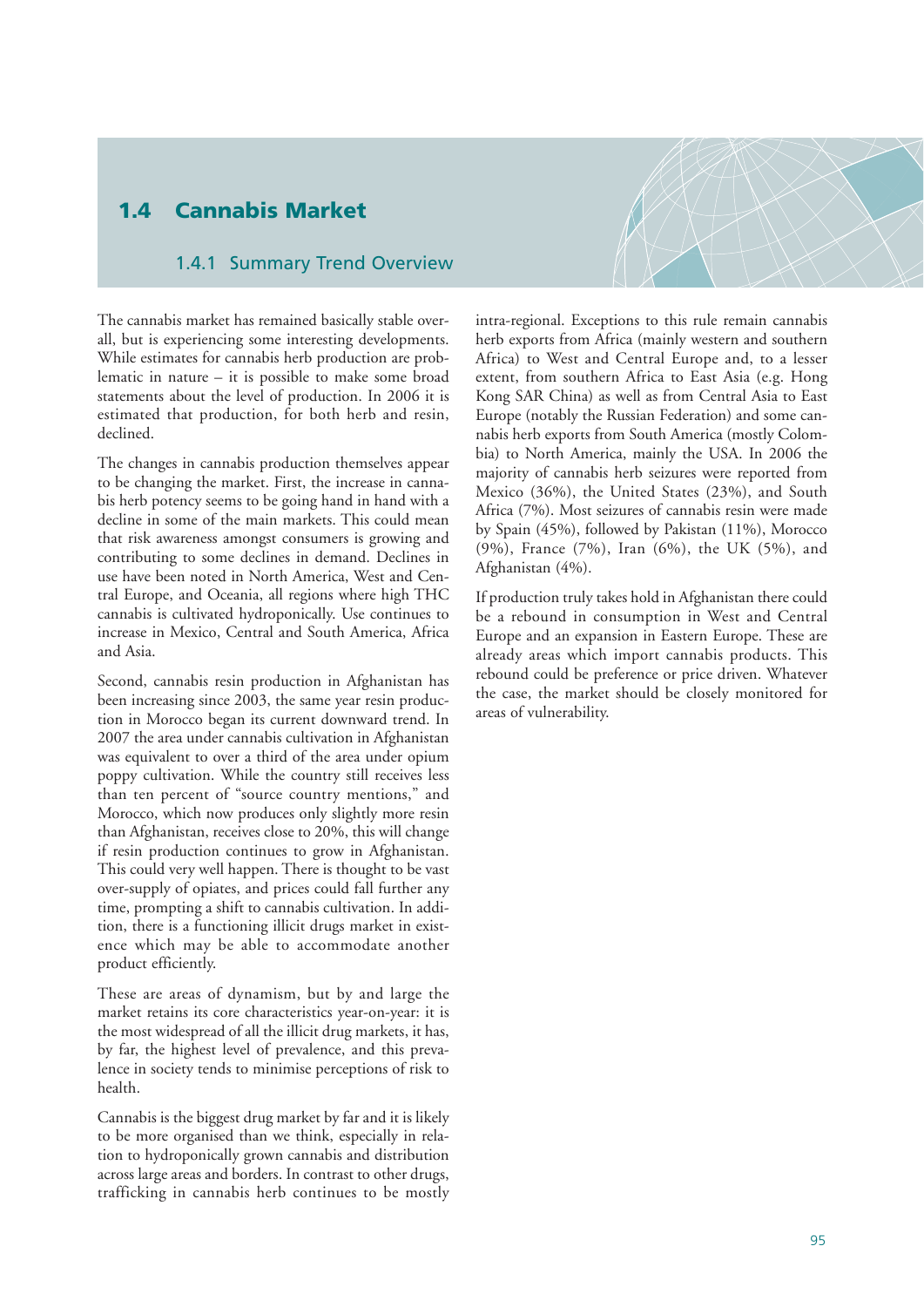## 1.4.2 Production

## Cannabis continues to be cultivated in most countries of the world

Cannabis<sup>1</sup> continues to dominate the world's illicit drug markets in terms of pervasiveness of cultivation, volume of production, and number of consumers. Cultivation and production of the drug is extremely widespread. Unfortunately some of the same qualities of this pervasiveness impede any practical and rigorous reckoning of production.

In the absence of direct measurements, UNODC relies heavily on the analysis of States Members responses to Annual Reports Questionnaires (ARQ). As part of this analysis, UNODC identifies three factors which indicate that the production of cannabis takes place: reports of domestic production in a States Members ARQ, "mentions" of the "source" or origin of a cannabis seizure in a country's ARQ, or, report of cannabis plant seizures.

Over the 1996-2006 period, 70, or just under half of all countries, provided UNODC with cannabis cultivation or production estimates. It is assumed that some cannabis cultivation takes place in the majority of the remainder as well, but that many countries simply lack the capacity to produce estimates on the extent. This assumption is partially corroborated by the fact that 127 countries were identified as the "source" or "origin" of trafficked cannabis over the 1996-2006 period. Further, assuming that it is impracticable to transport whole plants internationally and given that only some parts of the plant are useable as a drug, it is likely that when whole plants are seized they were locally produced. Seizures of whole cannabis plants were reported from 150 countries over the 1996-2006 period.

Combining these three indicative groups – cannabis production is identified in 172 countries and territories, equivalent to 90% of the countries and territories which receive UNODC's ARQ.



A: 70 countries/territories providing cultivation/production estimates

B: 127 countries/territories identified as source countries for cannabis that was trafficked

C: 150 countries reporting the seizure of whole cannabis plants

Of the cannabis produced, most is cannabis herb. The analysis of the reported source countries (ARQ, 2002- 2006 period) suggests that cannabis resin production takes place in 65 countries while cannabis herb production occurs in 122 countries. 2

## 1.4.1.1 Cannabis herb production

**Global production of cannabis herb is estimated to have stabilized at around 41,400 mt in 2006**

Global cannabis herb production is estimated to have stabilized at 41,400 mt in 2006. Cannabis is produced in massively greater volumes than opium (6,600 mt in

<sup>1</sup> A discussion of the definitions of the three basic cannabis end products of cannabis herb, cannabis resin and cannabis plant, as well as preparations involving cannabis combinations, can be found on page 96 of the UNODC World Drug Report 2007 at www.unodc.org.

<sup>2</sup> Production estimates for cannabis are systematically collected by UNODC from member states as part of the replies to the annual reports questionnaire (ARQ). However, the lack of clear geographical limitations of cannabis production has made it difficult, for most countries, to introduce scientifically reliable crop monitoring systems. The fact that cannabis is a plant that grows in virtually every inhabited region of the world, that it can be cultivated with little maintenance on small plots, and indoors, complicates matters further. Resulting variations in cannabis yields can also be large. The majority of current individual country estimates are based on expert opinion, rather than scientific monitoring systems. Nonetheless, the resulting global estimates should provide at least reasonable orders of magnitude of the problem. As the methodology used to arrive at the estimates has remained basically unchanged in recent years, changes in the global production estimates are likely to reflect underlying changes in cultivation and production. The fact that global cannabis production trends are more or less in line with global seizures trends, at least over longer periods, also seems to support this view.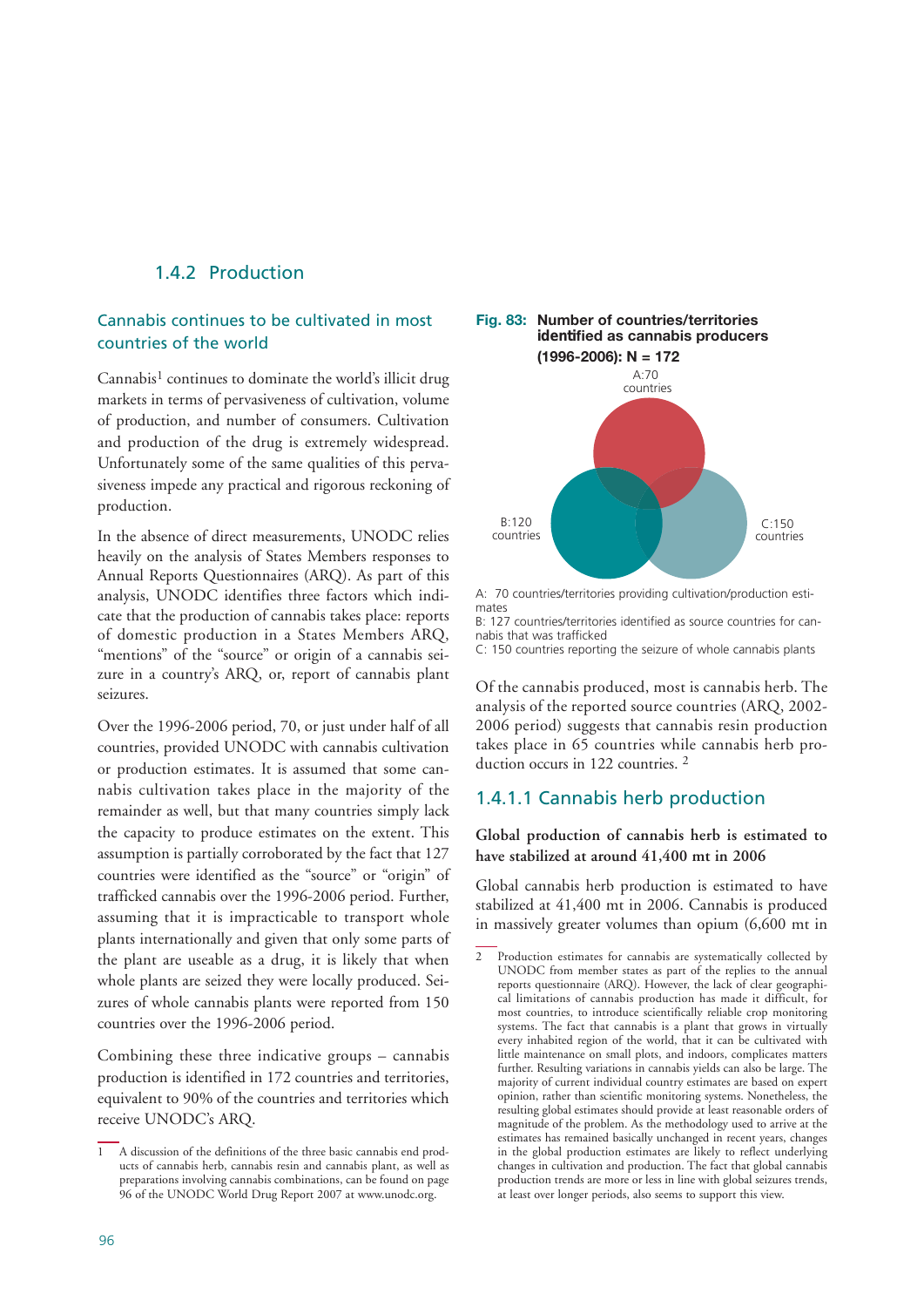

#### **Fig. 84: Tentative estimates of global cannabis herb production, 1988-2006**

Sources: UNODC, Annual Reports Questionnaire Data and Govt. reports.

2006) heroin (606 mt in 2006) or cocaine (984 mt in 2006) combined.

With production in 2006 almost equal to that of 2005, and 8% lower to that of 2004 it does appear that the upward trend observed from the early 1990s to the first years of the new millennium has come to a halt. In fact, the decline in global cannabis seizures between 2004 and 2006 was even more pronounced. Global cannabis plant seizures declined by 63% between 2004 and 2006 and global cannabis herb seizures fell by 31% from the peak in 2004 (while remaining largely unchanged as compared to 2005). The new cannabis herb estimate suggests that 13% of cannabis herb production was seized in 2006. The cannabis herb interception rate is lower than the rate for opiates (21% in 2006) or for cocaine (42%) due to the fact that, unlike the latter two drugs, cannabis herb is typically locally produced and consumed.

The area under cannabis cultivation is estimated to have amounted to some 520,000 ha (range: 470,000 - 600,000 ha) in 2006, far more than the area under poppy cultivation (201,500 ha) or the area under coca cultivation (157,000 ha). If all the cannabis growing wild was included in the area estimates, the global surface covered by cannabis could be two to three times larger.

Cannabis yields continue to vary widely, from 5 kg/ha to 40,000 kg/ha, reflecting ranges between wild cannabis and hydroponically grown cannabis. The median cannabis yield was 770 kg/ha; the (unweighted) average yield was 2,500 kg/ha. Yields in Mexico, one of the world's largest cannabis herb producing countries, were reported to have amounted to 1,200 kg per ha in 2006.3



#### **Fig. 85: Breakdown of global cannabis herb production in 2006 (N = 41,400 mt)**

\* South America, Central America and the Caribbean Sources: UNODC, Annual Reports Questionnaire Data and Govt. reports.

In 2006, most cannabis herb was produced in the Americas (55 %) and in Africa (22 %), followed by Asia and Europe. Countries producing for export remain limited to: a number of West, South and North African countries (including South Africa, Nigeria, Ghana and Morocco) and few East, West and Central Asian countries (including Afghanistan, Pakistan and Kazakhstan).

Cannabis herb production remains concentrated  $(\approx 12,900$  mt) in North America, where the largest producers are Mexico followed by the United States of America and Canada. Production in Mexico  $(\approx 7,400)$  $m<sup>4</sup>$ ) is mainly concentrated in states along the Pacific coast (Sinaloa, Miachoacán, Guerrero, Jalisco, Oaxana and Nayarit), were 60% of total cannabis eradication takes place. There is also cultivation in the Center/ North region (Chihuahua and Durango), the site of 36% of eradication in 2006. Cannabis is produced throughout in the USA ( $\approx$ 4,700 mt; range: 2,800–6,600 mt), but it is particularly widespread in the western region (California, Washington, Oregon and Hawaii)

<sup>3</sup> Typical yields for cultivated (as opposed to wild) outdoor cannabis ranged from 470 kg/ha in areas without irrigation to 5,000 kg/ha in

well tended gardens, with figures around 2,000 kg/ha to be typical for the situation in the USA (as identified through the analysis of data from court cases), and levels around 1,000 kg/ha to be typical for the situation in developing countries. In contrast, hydroponically grown cannabis were found to reach typical yield levels from 15,000 to 30,000 kg per hectare. Source: UNODC, *World Drug Report 2006*, Vol. 1, pp. 193-195.

<sup>4</sup> Gross cultivation was estimated at 36,336 ha. Eradication amounted to 30,158 ha - which is the world's largest eradication of cannabis. This left a net area under cannabis cultivation of 6,178 ha. The yield is estimated by the Mexican authorities to amount to 1,200 kg of cannabis herb per hectare. This results in a likely output of around 7,400 mt. (Source: Mexico's reply to UNODC's ARQ for the year 2006). US estimates saw the net area under cannabis cultivation in Mexico slightly higher, at 8,500 ha in 2006 which – based on higher yield assumptions – resulted in a production estimate of 15,500 mt of cannabis herb in 2006. (Source: US Department of State, Bureau of International Narcotics and Law Enforcement Affairs, *International Narcotics Control Strategy Report* 2008, March 2008).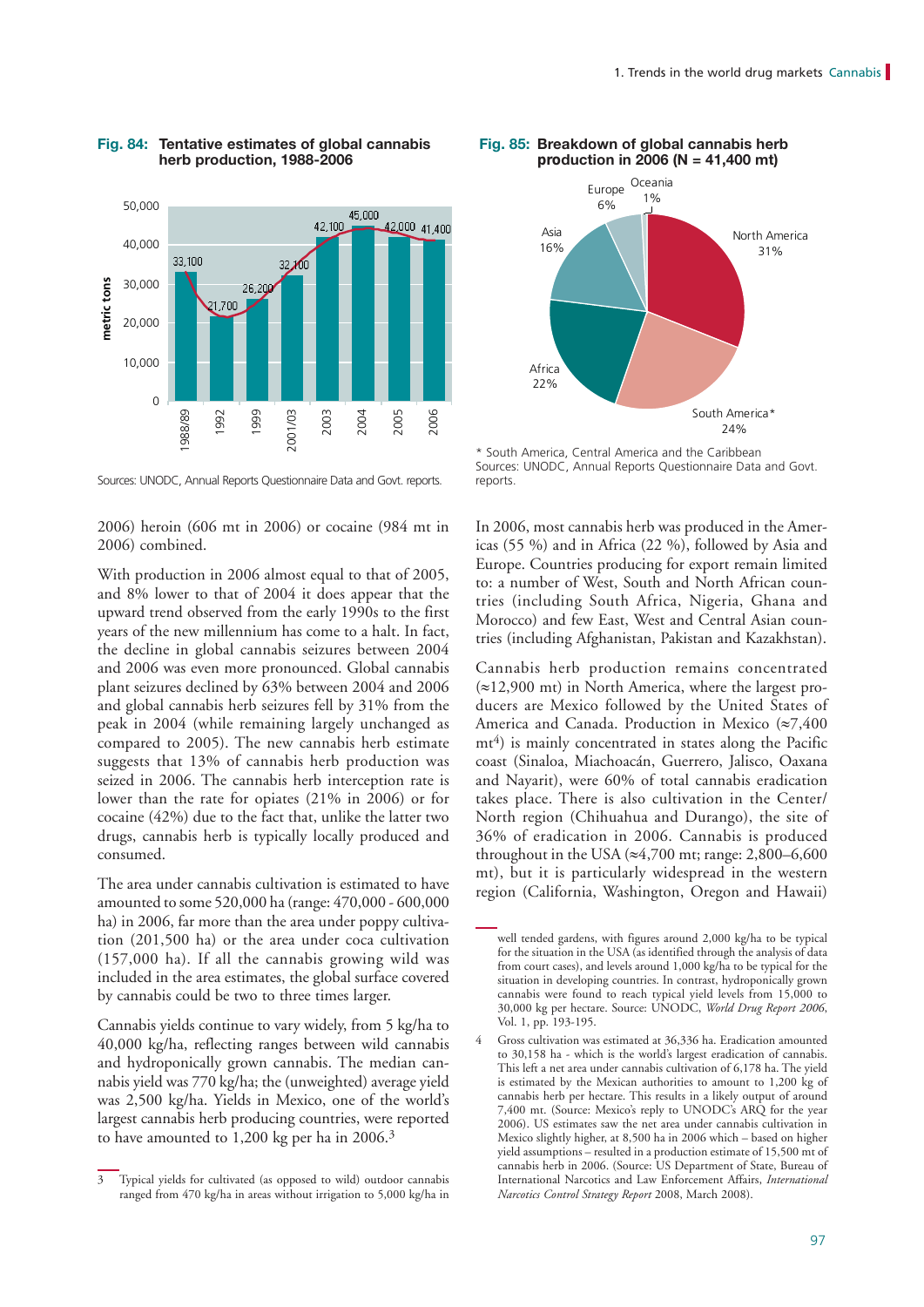

## **Fig. 86: Regional breakdown of global cannabis herb production, 2004 and 2006**

Sources: UNODC, Annual Reports Questionnaire Data and Govt. reports

and in the Appalachian region (Kentucky and Tennessee). In 2006, the US eradicated 5,901,880 outdoor cannabis plants and 403,322 indoor cannabis plants.5 Cannabis production in Canada is mainly concentrated in British Colombia and Quebec, followed by Ontario.

The largest proportion of cannabis herb production in South America ( $\approx$ 10,000 mt) takes place in Paraguay ( $\approx$ 5,900 mt), followed at lower levels by Colombia, Brazil (for the domestic market only), the Caribbean region (notably St. Vincent & the Grenadines and Jamaica) and Central America (notably Guatemala). In Africa ( $\approx$ 8,900 mt), where cannabis herb production takes place in almost every country, the largest producers include South Africa ( $\approx 2,500$  mt) followed in the region by Malawi, Zambia and Swaziland. In addition, Nigeria, Ghana & several other West-African countries (including Guinea, Cote d'Ivoire, Benin and Togo), produce relatively large amounts, as does the Democratic Republic of the Congo, Tanzania, Egypt, and Morocco (which is mainly known as a cannabis resin producer).

Total production of cannabis herb in Asia is estimated at around 6,700 mt. This includes production in the Near East & South-West Asia region (Afghanistan, followed by the Lebanon and Pakistan), although in all of these countries cannabis herb production is far less important than the production of cannabis resin. Important producers in South-Asia are India, Nepal and Sri Lanka; and important producers in South & South-East Asia include Indonesia and Thailand. Among the largest cannabis producers in Europe ( $\approx 2,500$  mt excl. Central Asia;  $\approx 4,850$  mt incl. Central Asia) are the C.I.S countries, notably Kazakhstan, Kyrgyzstan and the Russian Federation. The largest producers of herb in West and





Sources: Organizacion de los Estados Americanos (OEA), Comisión Interamericana para el Control del Abuso de Drogas (CICAD), Mecanismo de Evaluación Multilateral (MEM), México, Evaluación del Progreso de Control de Drogas 2006-2006, and UNODC, Annual Reports Questionnaire (ARQ). 2006.

Central Europe are the Netherlands (22% of all European countries saw the Netherlands as their main source of cannabis herb in 2006) and Albania (7% of all European countries saw Albania as their main source country). European consumption still relies on cannabis imports. Australia is the largest cannabis herb producer in Oceania.

Changes in the regional breakdown between 2004 and 2006 suggest that cannabis production increased in Europe (offsetting some of the decline of cannabis resin exports, produced in Morocco), Asia and South America (including Central America and the Caribbean). Production appears to have declined in Africa from the peak in 2004 (though less dramatic than cannabis herb seizures which fell by 59% between 2004 and 2006 in Africa). Production also appears to have declined in North America. Official Mexican estimates show a decline in the net area under cannabis cultivation from 14,600 ha in 2004 to 6,200 ha in 2006, producing some 7,400 mt of cannabis herb.<sup>6</sup> Production estimates also declined in the USA. US estimates for the year 2002 suggested a net production of around 10,000 mt7

<sup>5</sup> US Department of Justice, National Drug Intelligence Centre, Domestic Cannabis Cultivation Assessment 2007, Feb. 2007.

<sup>6</sup> See Organizacion de los Estados Americanos (OEA), Comisión Interamericana para el Control del Abuso de Drogas (CICAD), *Mecanismo de Evaluación Multilateral (MEM), México, Evaluación del Progreso de Control de Drogas 2006-2006*, and UNODC, ARQ, 2006. US estimates, in contrast, saw a decline in the net area under cannabis cultivation in Mexico from 7,900 ha in 2002 to 5,600 in 2005, followed by an increase to 8,600 ha in 2007. (Source: US Department of State, Bureau of International Narcotics and Law Enforcement Affairs*, International Narcotics Control Strategy Report 2008*, March 2008).

US estimates for the year 2002 suggested that domestic cannabis herb production ranged from 5,580 to 16,730 mt with a mid-range estimate of 11,150 mt. After deduction of eradication, this would have given a net production of close to 10,000 mt in 2002. (Drug Availability Steering Committee, Drug Availability Estimates in the United States, December 2002).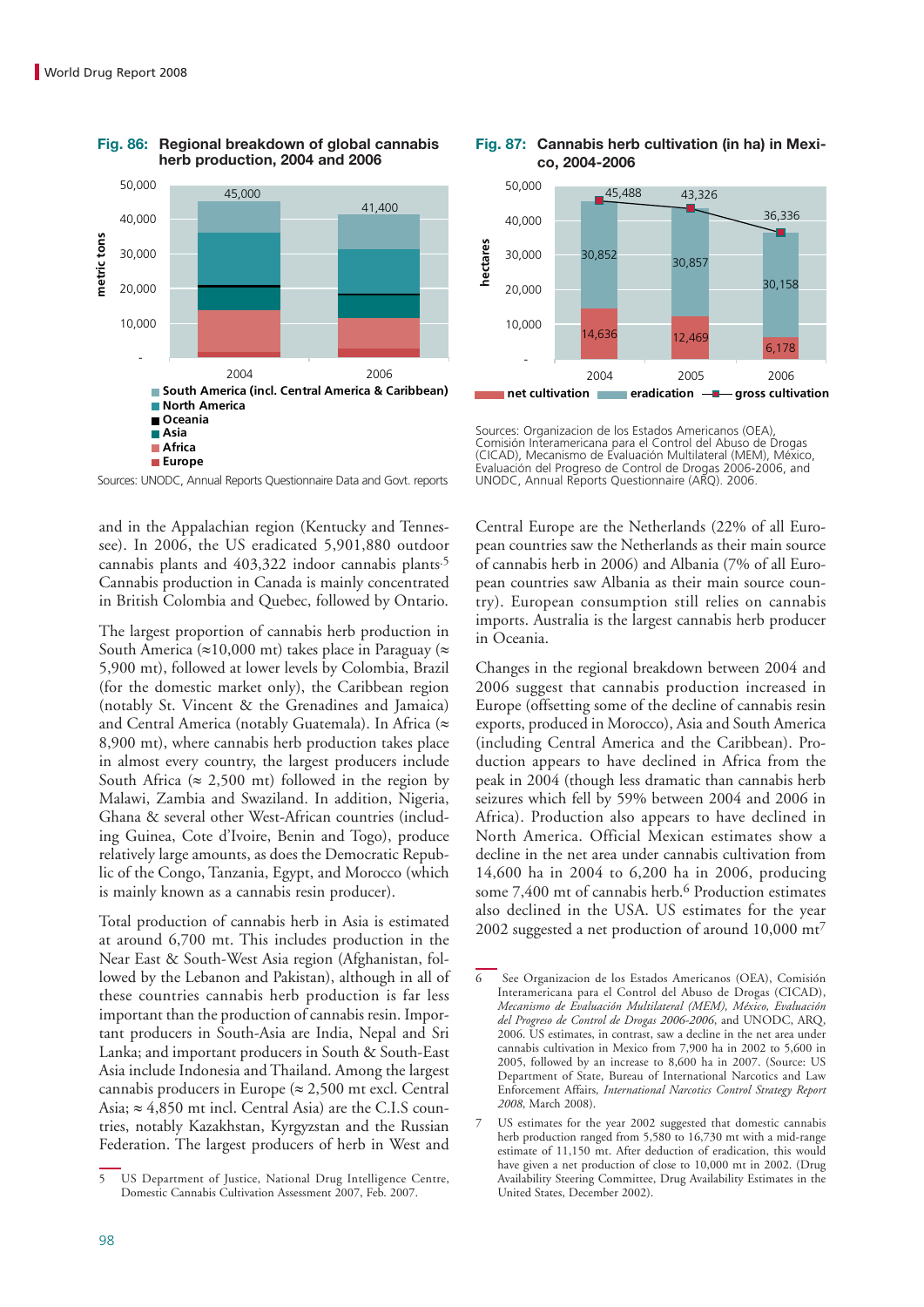

**Fig. 88: Average cannabis potency (of seized material) in the USA** 

Source: The University of Mississippi Cannabis Potency Monitoring Project, quoted in US Department of Justice, National Drug Intelligence Center, National Drug Threat Assessment 2008.

while production in 2006 amounted to an estimated 4,700 mt8.

The ongoing increase in THC levels of the cannabis produced is changing the market. In both Canada and the USA, where large-scale eradication efforts have been successful, the ongoing growth of the THC levels of the cannabis produced is worrying and likely reflects the ongoing shift towards indoor production of high-THC cannabis. The average THC levels of cannabis on the US market almost doubled between 1999 and 2006, from 4.6% to 8.8%.

### 1.4.1.2 Cannabis resin production

#### **Morocco's importance as main source country for cannabis resin is declining**

Available information suggests that Morocco is still the world's largest cannabis resin producer, supplying the illicit markets of Western Europe and North Africa. Its importance as a source country for cannabis resin has, however, declined in recent years.

The last cannabis survey conducted in Morocco was undertaken jointly by the Moroccan and UNODC. The 2005 survey reported the extent of cannabis cultivation at 76,400 ha, down from 134,000 ha in 2003.9 In the absence of subsequent surveys, data from Morocco's main cannabis resin export markets suggest that the



#### **Fig. 89: Area under cannabis cultivation in Morocco and Afghanistan\*, 2003-2007**

\* data for Afghanistan refer to 2004/05, 2005/06 and 2006/07 Sources: UNODC, 2007 Afghanistan Opium Survey (and previous years) and UNODC/Government of Morocco, Maroc, Enquete sur le cannabis 2005, Jan. 2007.

**2003 2004 2005 2006 2007**

country's production of cannabis resin continues to decline. Cannabis resin seizures made in West and Central Europe fell by 17% on a year earlier in 2005 and by 29% in 2006. West & Central Europe accounted for 75% of global cannabis resin seizures in 2001. This proportion fell to 70% in 2005 and to 64% in 2006.

The decline of the importance of Morocco is also reflected in the number of countries citing Morocco as the "source" country or "origin" of the cannabis resin found on their markets. Over the 1999-200310 period 31% of countries reporting cited Morocco as the origin of the hashish found on their markets. Over the 2004- 2006 period, 27% of reporting countries cited Morocco and the subsequent transit countries, Spain and Portugal, as the source country of the cannabis resin encountered on their domestic market. In 2006, Morocco mentions fell to 18%.

Afghanistan/Pakistan, accounted for 9% of such mentions. The extent of cannabis cultivation in Afghanistan is steadily approaching that of Morocco. (In 2007, the area under cannabis cultivation in Afghanistan was equivalent to 36% of the area under opium poppy cultivation). UNODC estimates suggest that the area under cannabis cultivation in Afghanistan increased from 30,000 ha in 2004/05 to 50,000 ha in 2005/06 and 70,000 ha in 2006/07. 11

Nepal and India were mentioned by 8.5% of countries as the main source of cannabis resin on their markets, followed by the C.I.S. countries excluding Central Asia (6%). This includes mainly the Russian Federation, the Ukraine, the Republic of Moldova and Azerbaijan. Countries of Central Asia – mainly Kazakhstan, Kyr-

<sup>8</sup> The 2006 gross estimates ranged from 5,650 to 9,420 mt in the United States with a mid-range estimate of 7,530 mt. Estimates of net production (after eradication) ranged from 2,830 to 6,590 mt, resulting in a mid-range estimate of 4,710 mt of cannabis herb production. (Department of Justice, National Drug Intelligence Center, Domestic Cannabis Cultivation Assessment 2007.)

<sup>9</sup> UNODC, *Morocco Cannabis Survey 2005*, Executive Summary 2005, June 2005.

<sup>10</sup> UNODC, *World Drug Report 2005*, Volume I.

<sup>11</sup> UNODC, *Afghanistan Opium Survey 2007*, October 2007.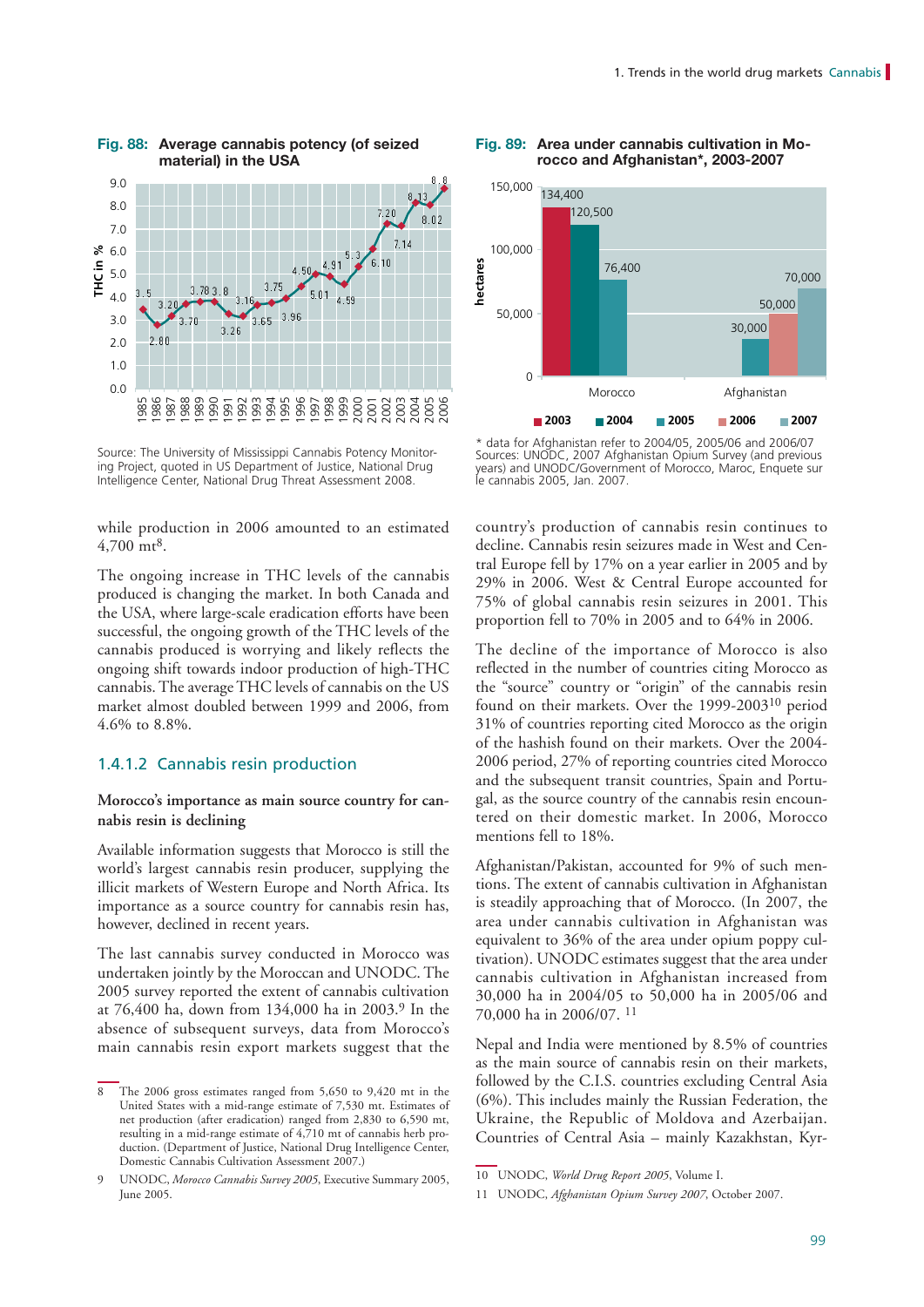



## \* incl. mentions of transit countries Spain and Portugal;

incl. mentions of transit country Iran

\*\*\* Bosnia-Herzegovina, Serbia, Montenegro, Bulgaria;

\*\*\*\* including mentions of Syria

Source: UNODC, Annual Reports Questionnaire Data.

gyzstan and Tajikistan - are cited by 3.5% of all countries as a source of resin on local markets. The main production area in Central Asia is the Chu valley in Kazakhstan (and neighbouring Kyrgyzstan) where cannabis - for both herb and resin production – grows on some 138,000 ha.12 (Cannabis resin accounts for just 3% of all cannabis seizures in Central Asia).

While the Netherlands is mentioned as a country of origin (5% of global mentions), it is not clear to what extent the cannabis resin actually originates in the Netherlands and to what extent it is smuggled into the country (from Morocco and other countries) and then re-exported. Though the Netherlands is an important producer of cannabis herb, other available information suggests that resin production is still limited. The situation is similar in Albania which accounts for 3.5% of all mentions.

Overall production (and consumption) of cannabis resin in the Americas remains limited. The most important cannabis resin producer in the Americas continues to be Jamaica (5% of global mentions), followed by Paraguay (2.5%). The latter country is mainly known for cannabis herb production.

The most important cannabis resin producers in the Near East continue to be the Lebanon and Egypt (2 % of global mentions). Production in the Lebanon has drastically declined as compared to the early 1990s, following a number of successful eradication campaigns. As a result, cannabis resin from Morocco and from Afghanistan, in addition to locally cultivated cannabis, is now also trafficked to Egypt to cover local demand.

#### **Fig. 91: Global cannabis resin production estimates, 2002/03-2006**



Sources: UNODC and Govt. of Morocco, Cannabis Surveys 2003, 2004 and 2005, UNODC and Govt. of Afghanistan, Afghanistan Opium Survey 2007 (and previous years) and UNODC, Annual Reports Questionnaire Data.

Production of cannabis resin in the Lebanon continues to be mainly concentrated in the Bekaa valley. In 2007, Lebanese police reported an increase in the area under illicit cultivation to some 6,500 ha (including areas used for the illegal cultivation of opium poppy). Given problems in maintaining the annual crop eradication activities, only 2% of the hashish crop was reported to have been effectively eradicated.13

### **Global cannabis resin production estimated at around 6,000 mt**

Tentative estimates, based on Morocco's and Afghanistan's cannabis resin production estimates, global herb production estimates and seizure statistics, suggest that 6,000 mt of cannabis resin were produced in 2006 (range: 4,900 to 7,100 mt). The previous year's estimate amounted to 6,600 mt (range: 3,800-9,500) and the estimate for 2004 to 7,500 mt (range: 4,200-10,700). These estimates suggest that global cannabis resin production – after many years of uninterrupted increases – may have declined over the 2004-2006 period. A production of some 6,000 mt of cannabis resin results in a calculated global cannabis resin interception rate of 17%. This is higher than the interception rate for cannabis herb (13%) but lower than the global interception rate for opiates (22%) or cocaine (42%).

<sup>12</sup> US Department of State, Bureau of International Narcotics and Law Enforcement Affairs, *International Narcotics Control Strategy Report 2008*, March 2008.

<sup>13</sup> US Department of State, Bureau of International Narcotics and Law Enforcement Affairs, *International Narcotics Control Strategy Report 2008*, March 2008.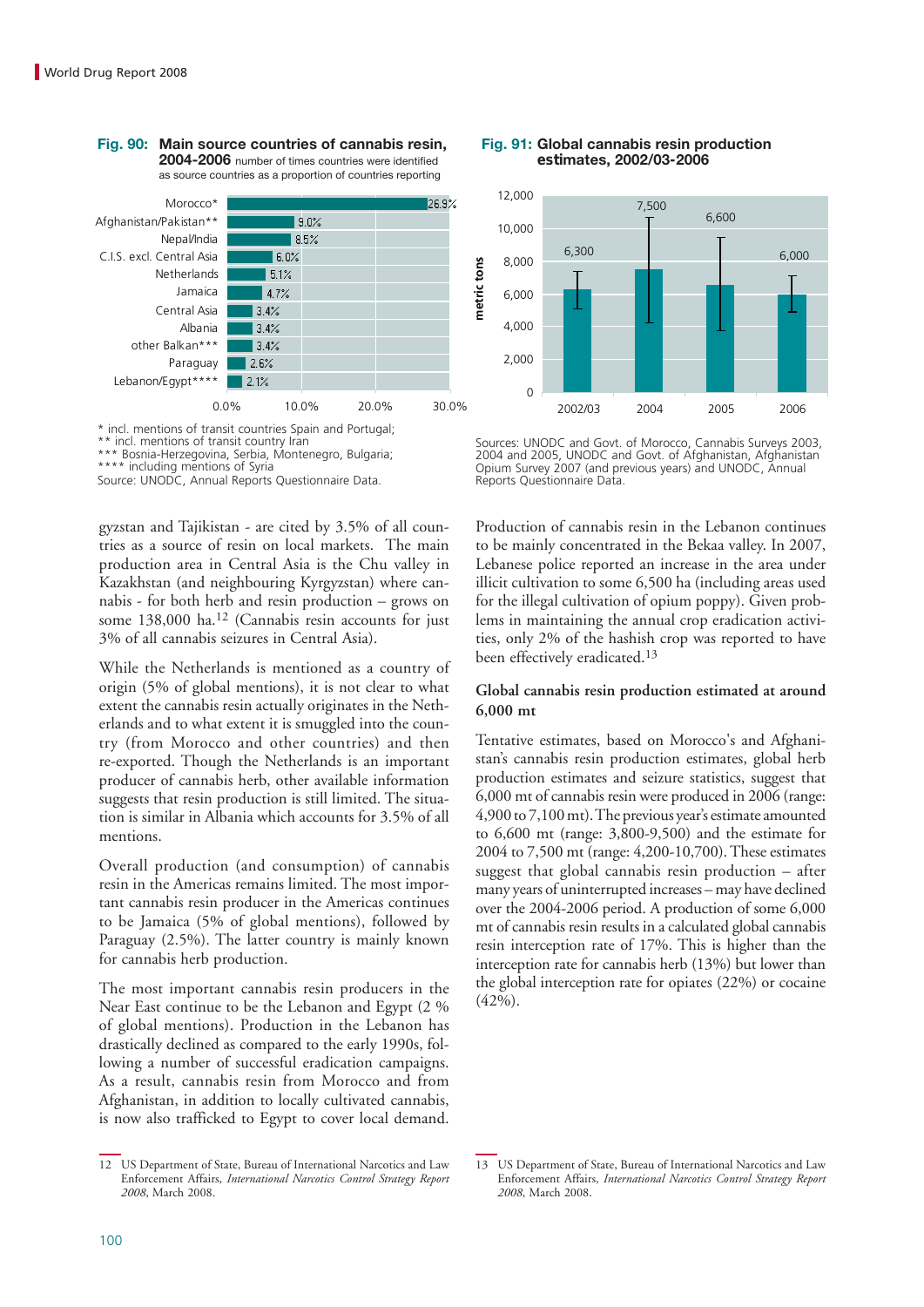|                                                                           | <b>Seizures in</b><br>mt (2006) | <b>Estimated pro-</b><br>portion of sei-<br>zures related to<br>cannabis resin<br>originating in<br><b>Morocco or</b><br><b>Afghanistan</b> | <b>Potential sei-</b><br>zures in mt<br>related to<br><b>Moroccan or</b><br>Afghan can-<br>nabis resin<br>production | <b>Cannabis</b><br>resin produc-<br>tion estimates<br>in mt |
|---------------------------------------------------------------------------|---------------------------------|---------------------------------------------------------------------------------------------------------------------------------------------|----------------------------------------------------------------------------------------------------------------------|-------------------------------------------------------------|
| West & Central Europe                                                     | 638                             | 80%                                                                                                                                         | 510.2                                                                                                                |                                                             |
| North Africa                                                              | 119                             | 90%                                                                                                                                         | 106.7                                                                                                                |                                                             |
| Near and Middle East                                                      | 217                             | 50%                                                                                                                                         | 108.3                                                                                                                |                                                             |
| Seizures related to Moroccan and<br>Afghan cannabis resin                 |                                 |                                                                                                                                             | 725.2                                                                                                                |                                                             |
| Global seizures                                                           |                                 |                                                                                                                                             | 1,024.8                                                                                                              |                                                             |
| Cannabis resin production                                                 |                                 |                                                                                                                                             |                                                                                                                      |                                                             |
| in Morocco (2004/05)                                                      |                                 |                                                                                                                                             |                                                                                                                      | 1,915                                                       |
| in Afghanistan (2006/07)                                                  |                                 |                                                                                                                                             |                                                                                                                      | 1,603                                                       |
| Sub-total                                                                 |                                 |                                                                                                                                             |                                                                                                                      | 3,518                                                       |
| Proportion in total (based on sei-<br>zures)                              |                                 |                                                                                                                                             |                                                                                                                      | 71%                                                         |
| (a) Estimate of global cannabis<br>resin production                       |                                 |                                                                                                                                             |                                                                                                                      | 4,971                                                       |
| 2. Estimate based on cannabis herb production estimates and 2006 seizures |                                 |                                                                                                                                             |                                                                                                                      |                                                             |
|                                                                           |                                 |                                                                                                                                             |                                                                                                                      |                                                             |
|                                                                           | Cannabis<br>herb                | Cannabis resin                                                                                                                              | Proportion                                                                                                           | Cannabis resin<br>production<br>estimates in mt             |
| Seizures in mt (2005)                                                     | 4,958                           | 1,025                                                                                                                                       | 17%                                                                                                                  |                                                             |
| (b) Estimate of global cannabis<br>resin production                       | 41,400                          |                                                                                                                                             | 17%                                                                                                                  | 7,092                                                       |
| 3. Combined production estimate<br>of cannabis resin                      |                                 |                                                                                                                                             |                                                                                                                      | 6,032                                                       |
| Combined production estimate of<br>cannabis resin (rounded)               |                                 |                                                                                                                                             |                                                                                                                      | 6,000                                                       |

### **Table 8: Tentative estimates of global cannabis resin production, 2006**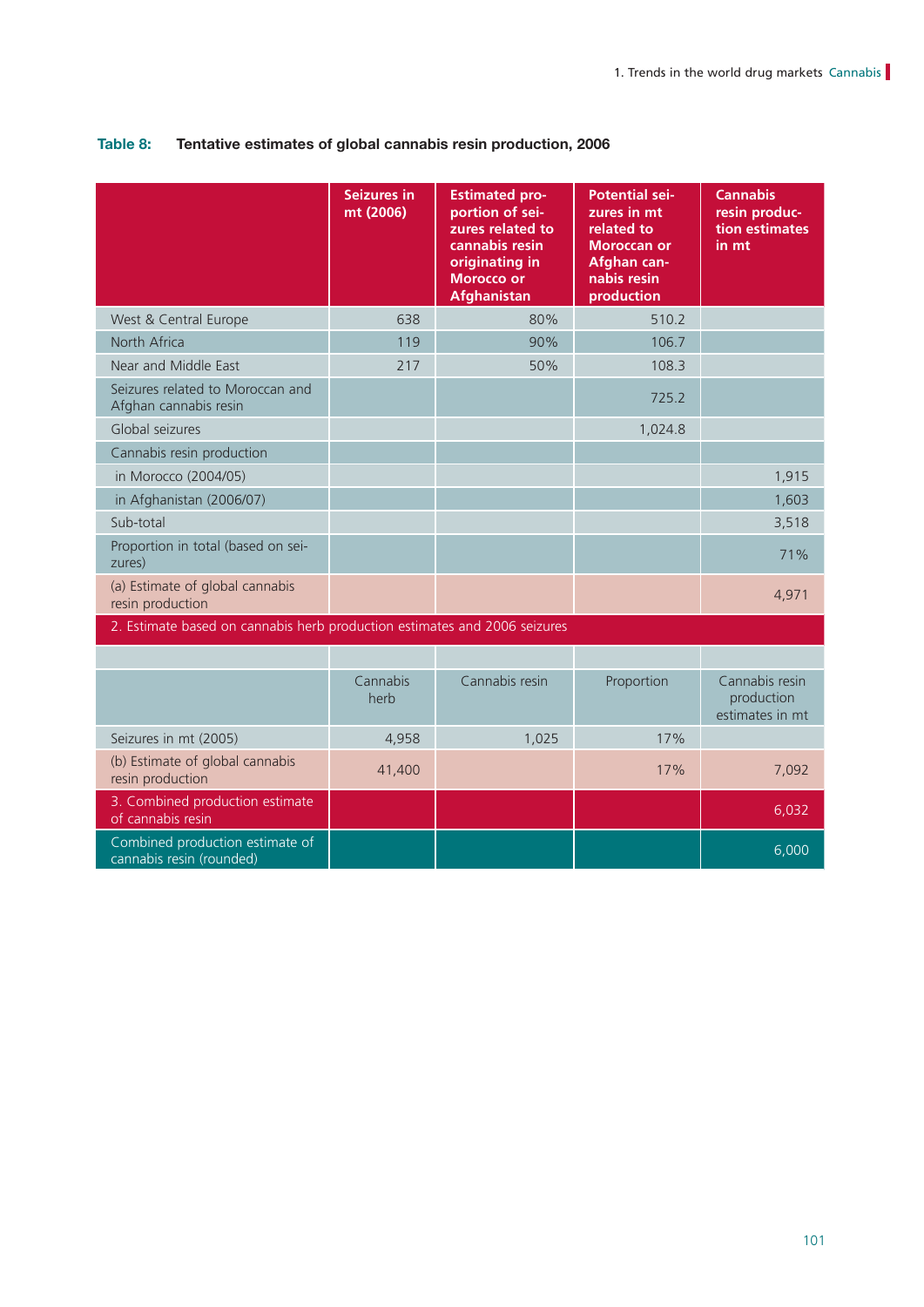## 1.4.3 Trafficking

## Seizures of both cannabis herb and resin declined over 2004-2006 period

Predictably, for such a vast illicit market: out of 170 countries and territories which reported seizures to UNODC in 2005 and 2006 more than 99% reported seizures of cannabis. Sixty five per cent of global seizures cases were cannabis related in 2006. Out of all reported global seizure cases (1.65 million) 32% were related to cannabis herb, 21% were related to cannabis resin, 11% were related to the seizures of cannabis plants and 0.4% to the seizure of cannabis oil.

Cannabis herb seizures amounted to some 5,290 metric mt in 2006; cannabis resin seizures amounted to around 1,000 metric mt. In addition, small quantities of cannabis oil were seized (1,700 litres). Both cannabis herb seizures ( -27%) and cannabis resin seizures (- 30%) declined over the 2004-2006 period, reversing the previous upward trend.

The majority of cannabis herb seizures in 2006 were reported from Mexico (36% of the world total), followed by the United States (23%), South Africa (7%), Malawi (5%), Tanzania (4%), Nigeria (4%), Brazil (3%) and India (3%). Most seizures of cannabis resin were made by Spain (45%), followed by Pakistan (11%), Morocco (9%), France (7%), Iran (6%), the UK (5%), Afghanistan (4%) and Canada (3%). Most cannabis oil seizures were made by Canada (62%), the Russian Federation (24%), and Jamaica (7%).

155 countries out of 170, or 91% of all countries that reported drug seizures to UNODC in 2005/06, reported the seizure of cannabis herb. In contrast to other drugs, trafficking in cannabis herb continues to be mostly intra-regional. Exceptions to this rule remain cannabis herb exports from Africa (mainly western and southern Africa) to West and Central Europe and, to a lesser extent, from southern Africa to East Asia (e.g. Hong Kong SAR, China) as well as from Central Asia to East Europe (notably the Russian Federation) and some cannabis herb exports from South America (mostly Colombia) to North America, mainly the USA.

#### **Trafficking concentrated in North America and Africa**

Once again close to 60 per cent of global cannabis herb seizures were made in North America (58%) in 2006,

**Fig. 92: Cannabis seizures, 1985-2006**



Source: UNODC, Annual Reports Questionnaire Data / DELTA

notably by the authorities of Mexico (1,893 mt), the United States (1,139 mt) and, Canada (13 mt). Seizures in North America remained basically stable in 2006 as compared to a year earlier but were 8% lower than in 2004. The illicit traffic in cannabis flows mainly from Mexico to the USA and, to a lesser extent, from Canada to the USA. Although much of the marijuana produced in Canada is intended for domestic consumption, crossborder smuggling by organized crime syndicates remains a concern. These groups typically market cannabis with very high THC levels. Law enforcement has identified a clear and growing preference for this over the last few years and there is a high frequency of seizures along the USA/Canada border.

Large cannabis herb seizures have also been made in Africa, which accounts for 23% of global seizures. The largest seizures in 2006 were reported by South Africa (359 mt), Malawi (272 mt) Tanzania (225 mt), Nigeria (192 mt) and Egypt (101 mt). While seizures reported from Africa increased year-on-year in 2006 (41%), they are significantly lower than they were in 2004 (- 59%).

South America, including the Caribbean and Central America accounted for 12% of global cannabis herb seizures. The largest level of seizures in this region was reported by Brazil (167 mt), Bolivia (125 mt), Colombia (110 mt), Argentina (67 mt), Paraguay (59 mt) and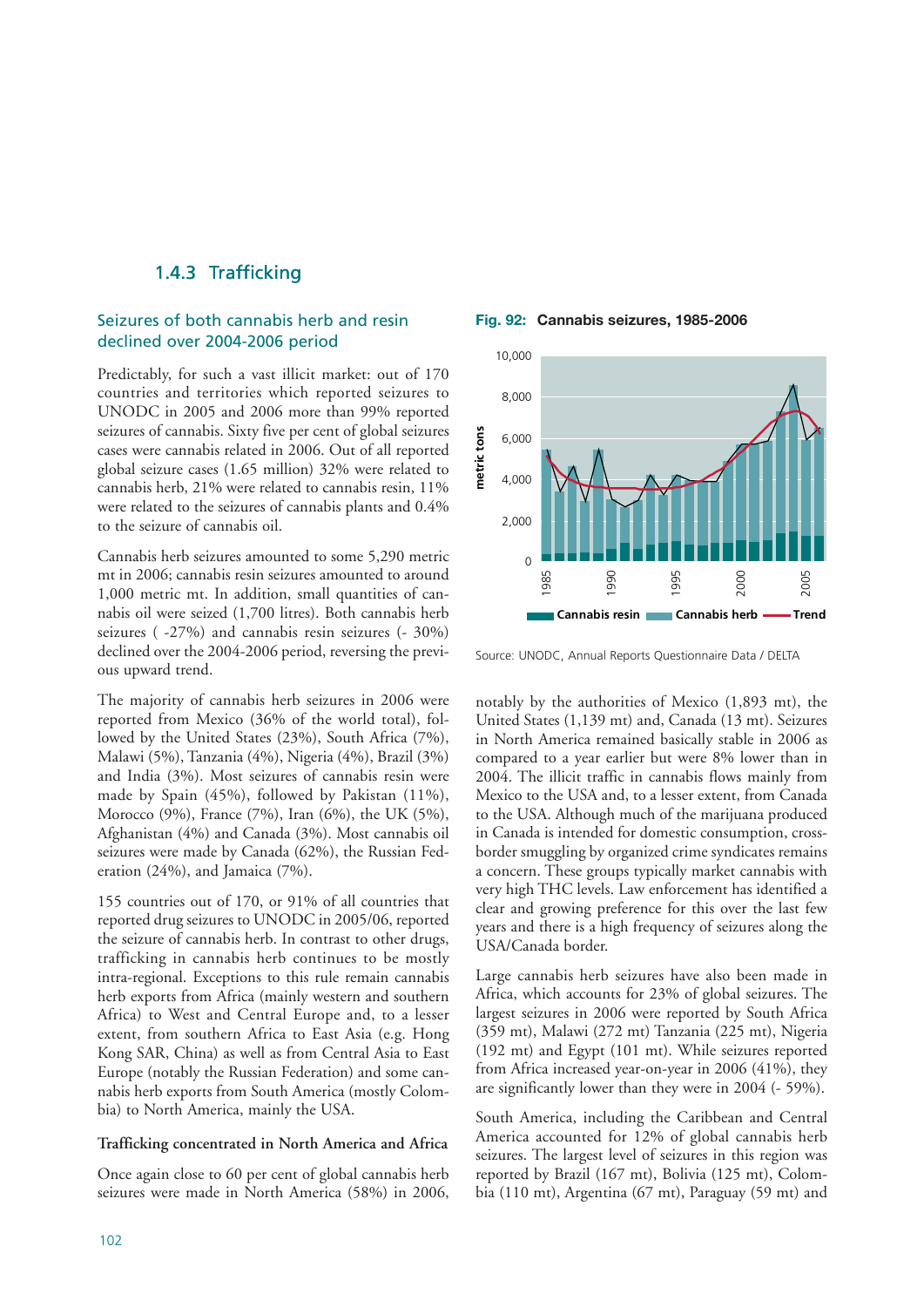

## **Fig. 93: Regional breakdown of cannabis herb seizures, 1985-2006**

**Fig. 94: Distribution of global cannabis herb seizures in 2006 (N=5230 metric mt)**



Source: UNODC, Annual Reports Questionnaire Data / DELTA.

Jamaica (37 mt). Most countries in South America, notably Brazil, Argentina, Uruguay and Chile cite Paraguay as the main source country for the cannabis resin found on their market. Seizures made by countries in South America showed a noticeable upward trend over the 2004-06 period (+24%). In contrast, seizures in the Caribbean and in Central America remained largely unchanged over the 2004-06 period.

The largest seizures made in Asia – which accounted for 4% of all seizures in 2006 - were reported by India (158 mt), followed by Kazakhstan (23 mt), Thailand (12 mt) and Indonesia (12 mt). Seizures increased by 10 % over the 2004-06 period and were 60% higher than in 1996. Cannabis herb seizures increased over the last decade in all sub-regions, except East and South-East Asia – reflecting a decline of cannabis cultivation in this part of the world.

 European cannabis herb seizures - 2% of the world total – rebounded in 2006 and were 21% higher than a year earlier, though still 27% less than in 2004 and 53% lower than in 1996. The largest seizures were made by the Russian Federation  $(24 \text{ mt})$  and the UK  $(20 \text{ mt})^1$ . Europe is the only region which also 'imports' significant amounts of cannabis from other regions. Oceania accounted for 0.1% of global cannabis herb seizures. Almost three quarters of all seizures in that region were reported by Australia.

#### Source: UNODC, Annual Reports Questionnaire Data / DELTA

### Trafficking in cannabis resin

Seizures of cannabis resin<sup>2</sup> were reported in 115 countries over the 2005-06 period: 68% of all countries reporting seizures to UNODC. Cannabis resin is the second most widely trafficked illicit drug after cannabis herb, it accounted for 350,000 seizure cases or 21% of all seizures in 2006. One thousand mt of resin were seized in 2006.

## **Global cannabis resin seizures continue declining in West and Central Europe**

In 2006, global cannabis resin seizures declined by 20 % year on year and by 30% as compared to 2004. Most of the decline was due to a fall in the level of seizures reported by countries of West & Central Europe (-29% in 2006 and – 41% over the 2004-06 period). This was linked to the decline of cannabis resin production in Morocco in 2004 and 2005, and there were no indications of a 'revival' in 2006. Cannabis resin seizures reported by Spain fell by 31% between 2005 and 2006; by France -19%, by Italy -17% and seizures in the Netherlands fell by 62%. Cannabis resin seizures reported from Africa declined by 9%, including a 5% decline reported by Morocco.

<sup>1</sup> No UK seizure data for the year 2006 are as yet available. Data for the UK refer to the year 2005.

<sup>2</sup> In contrast to trafficking in cannabis herb, trafficking in cannabis resin is not only intra-regional but, to a significant degree, inter-regional, typically affecting neighbouring regions. This applies, in particular, to trafficking of cannabis resin from North Africa (Morocco) to West and Central Europe. Individual drug seizures reported to UNODC in 2005 and 2006 suggest that about three quarters of the cannabis resin seized in Europe originated in Morocco. Inter-regional trafficking can be also found for trafficking of cannabis resin from Central Asia to East Europe (notably the Russian Federation) and from the Caribbean (notably Jamaica) to North America (notably Canada) as well as from the Near and Middle East (via Pakistan) to North America (Canada).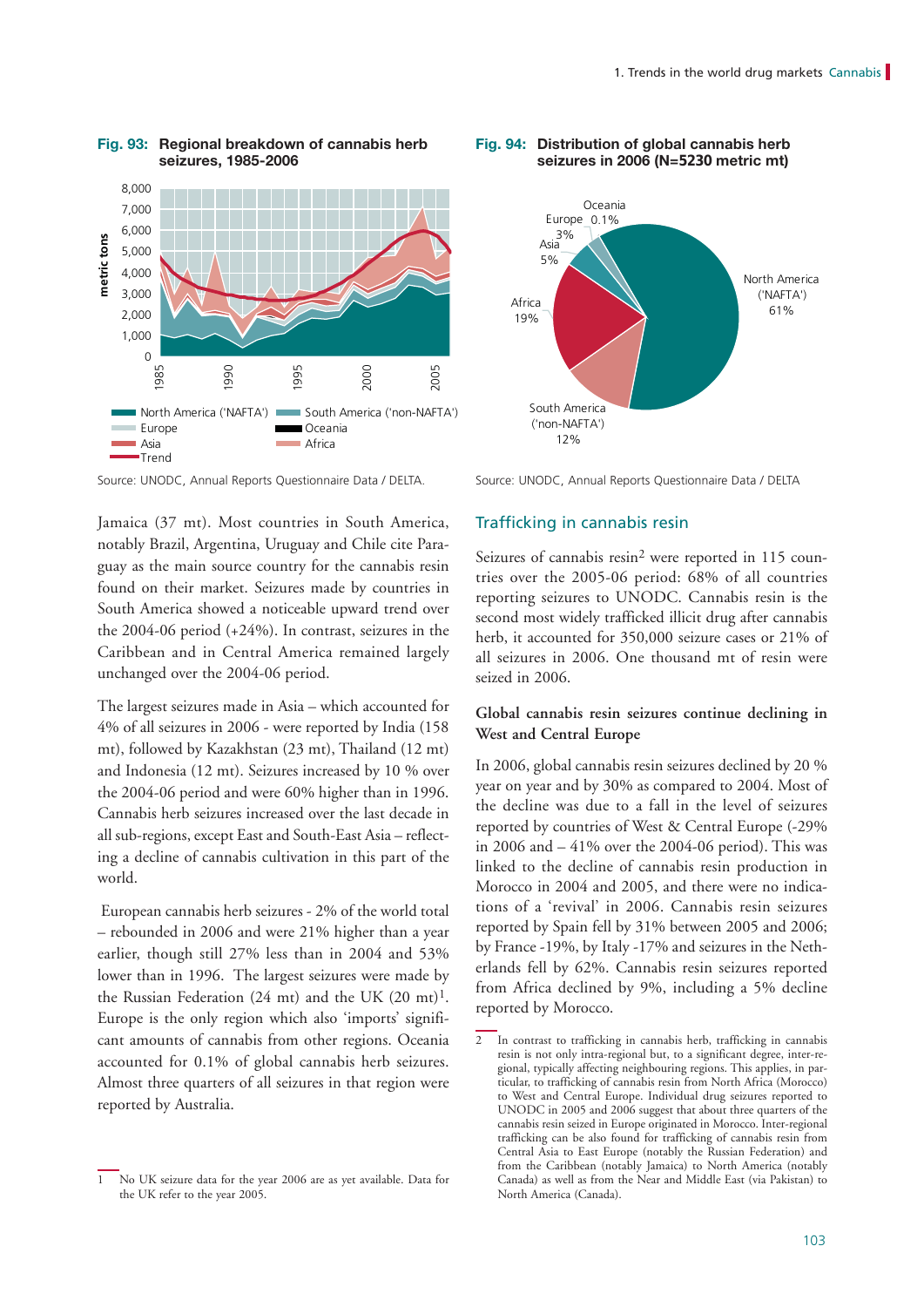

#### **Fig. 95: Global seizures of cannabis herb, 1996-2006**

| Year        | 1996    | 1997    | 1998' | 1999' | 2000  | 2001  | 2002    | 2003  | 2004  | 2005  | 2006  |
|-------------|---------|---------|-------|-------|-------|-------|---------|-------|-------|-------|-------|
| Metric tons | 3.090 L | 3.105 l | 2.998 | 4.042 | 4.680 | 4.758 | 4.798 L | 5.941 | 7.152 | 4.674 | 5.230 |



(a) Data refer to 2005 England and Wales only.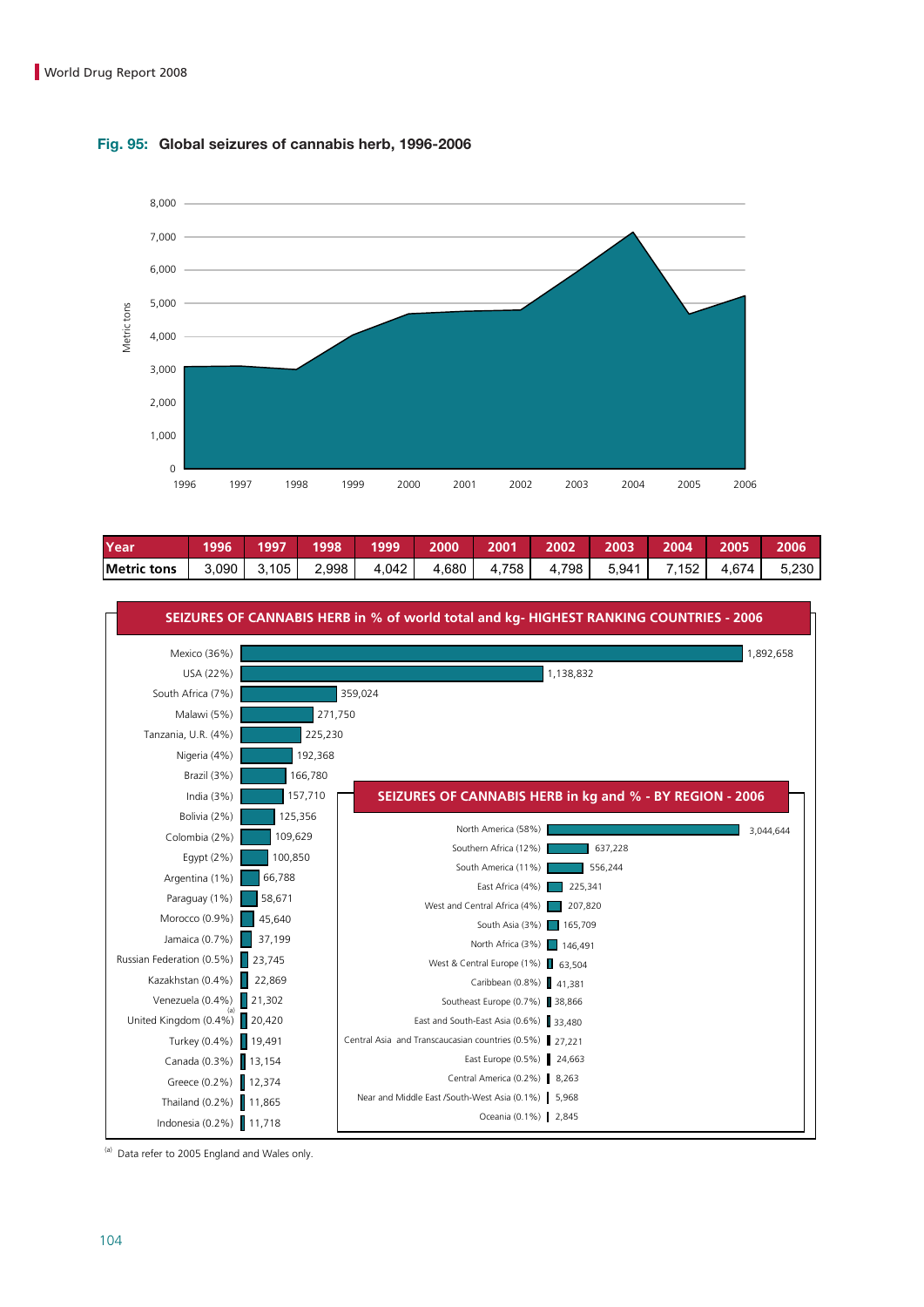#### **Fig. 96: Global seizures of cannabis herb, 1996-2006**



#### **CANNABIS HERB INTERCEPTED - WORLD: 1996 - 2006 CANNABIS HERB INTERCEPTED - ASIA: 1996 - 2006**

### **CANNABIS HERB INTERCEPTED - AMERICAS: 1996 - 2006 CANNABIS HERB INTERCEPTED - EUROPE: 1996 - 2006**



#### **CANNABIS HERB INTERCEPTED - AFRICA: 1996 - 2006 CANNABIS HERB INTERCEPTED - OCEANIA: 1996 - 2006**









105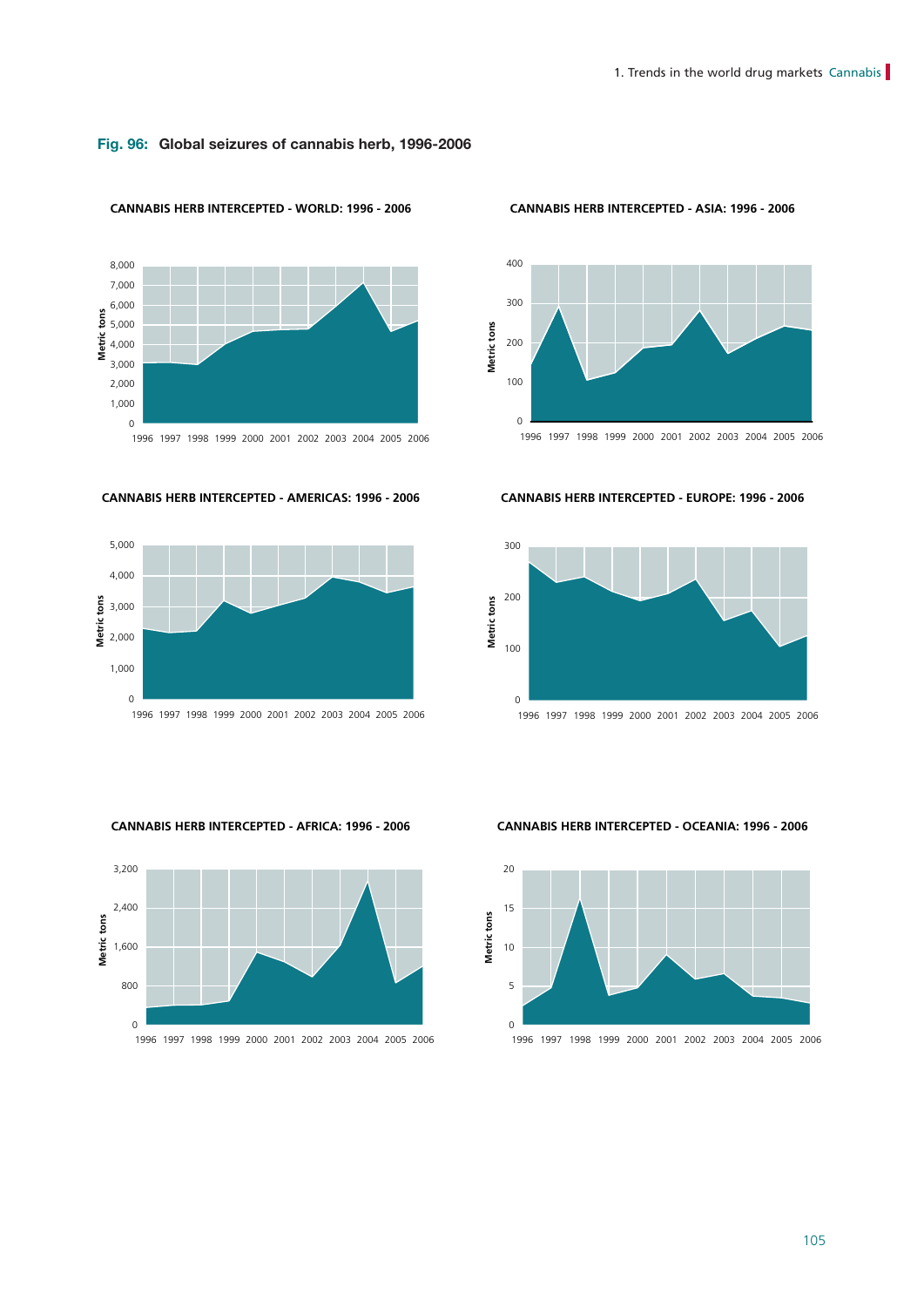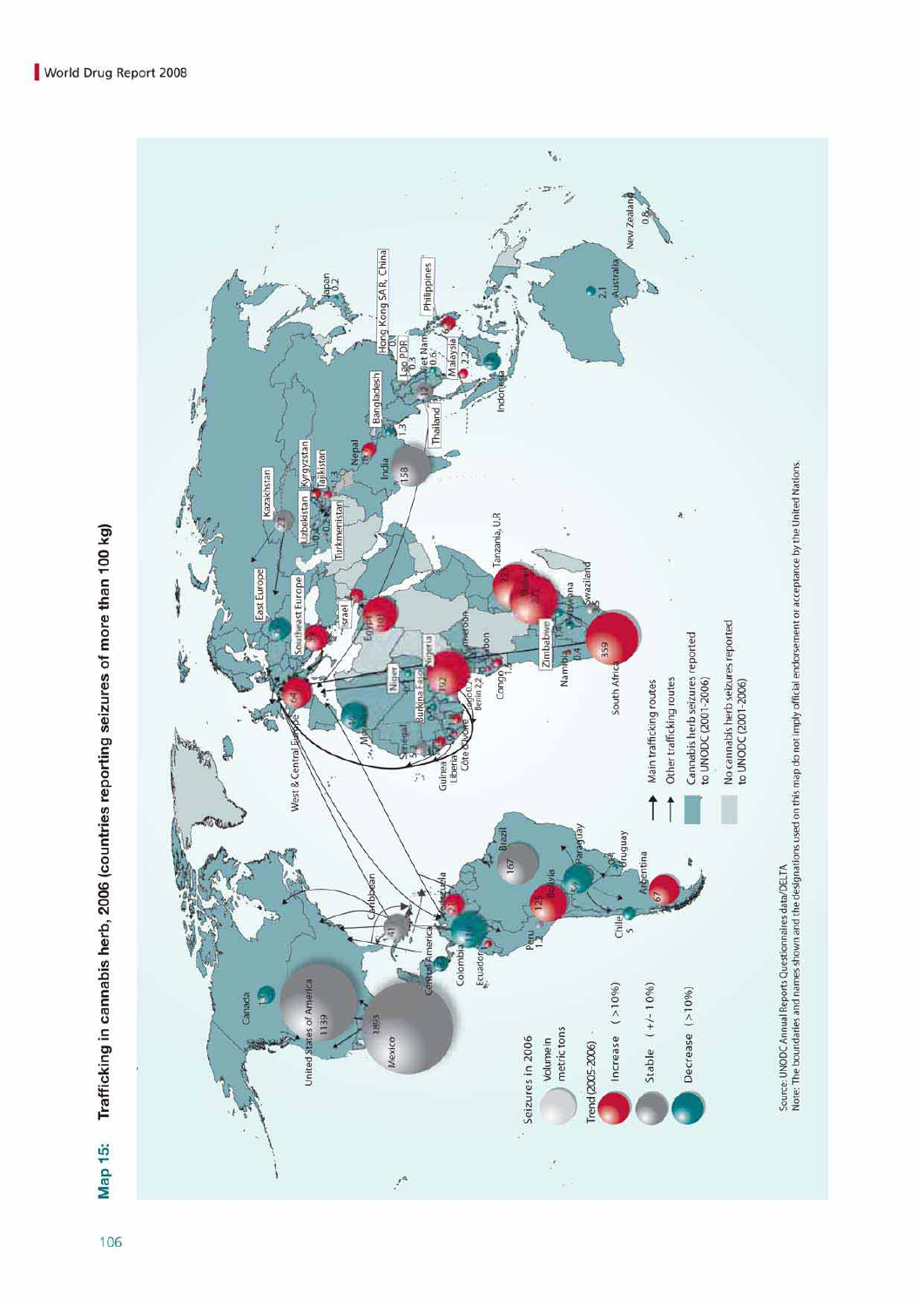

#### **Fig. 97: Global cannabis resin seizures, 1985-2006**

 **Fig. 98: Global cannabis resin – regional distribution, 2006 (N = 1,025 metric mt)**



Source: UNODC, Annual Reports Questionnaire Data/ DELTA.

## **Afghanistan/Pakistan related trafficking appears to be increasing**

More than a fifth of global cannabis resin seizures take place in South-West Asia. Growing production in Afghanistan is thought to have pushed up resin seizures in Pakistan, where they increased by 23% in 2006. Even stronger increases (more than 60-fold) were reported from North America (Canada). This was due to the interception of a few large cannabis resin shipments from (or via) Pakistan to Canada. North America accounts now for 3% of global cannabis resin seizures.

In addition, resin seizures more than doubled in South-Asia, mainly due to growing seizures reported by Nepal, the main cannabis resin producer in this sub-region. South-Asia accounts for 1% of global cannabis resin seizures.

### **West and Central Europe remains the main destination of cannabis resin**

West and Central Europe, where 62% of global resin seizures took place in 2006, remained the world's largest cannabis resin market. Spain accounted for 45% of global seizures, ahead of France (7%), the UK (5%), Italy (2%), Belgium (1.4%) and Portugal (0.8%). Spain, located along the main trafficking route from Morocco towards Europe, continued to play a key role in limiting the supply of cannabis resin for the European market. Europe as a whole accounted for 63% of global resin seizures.

Seizures in South-West Asia accounted for 21% of the world total in 2006, up from 18% in 2005. The largest seizures were reported by Pakistan (11%), followed by Iran (6%) and Afghanistan (5%). Shipments of Afghan cannabis resin have been increasingly identified in the

Source: UNODC, Annual Reports Questionnaire Data / DELTA.

Near East, partially replacing cannabis resin exports from the Lebanon. In addition, shipments of cannabis resin via Pakistan to Senegal were reported, probably intended for onward shipment to Europe. Shipments of cannabis resin were seized in several countries along the coast of Africa for final destination in Canada.

Countries of North Africa seized 12% of global resin seizures in 2006. The largest seizures were reported by Morocco (9% of global cannabis resin seizures). The prime destination remains Western Europe. However, markets in the region are also developing. Despite the declines in cannabis production in Morocco, seizures in the other North African countries rose in 2006, reflecting growing shipments of cannabis resin from Morocco towards Egypt and other countries in North Africa. Nascent sub-Saharan routes (which include Mauritania, Mali, Niger and Chad), potentially related to these new markets, are also thought to be developing.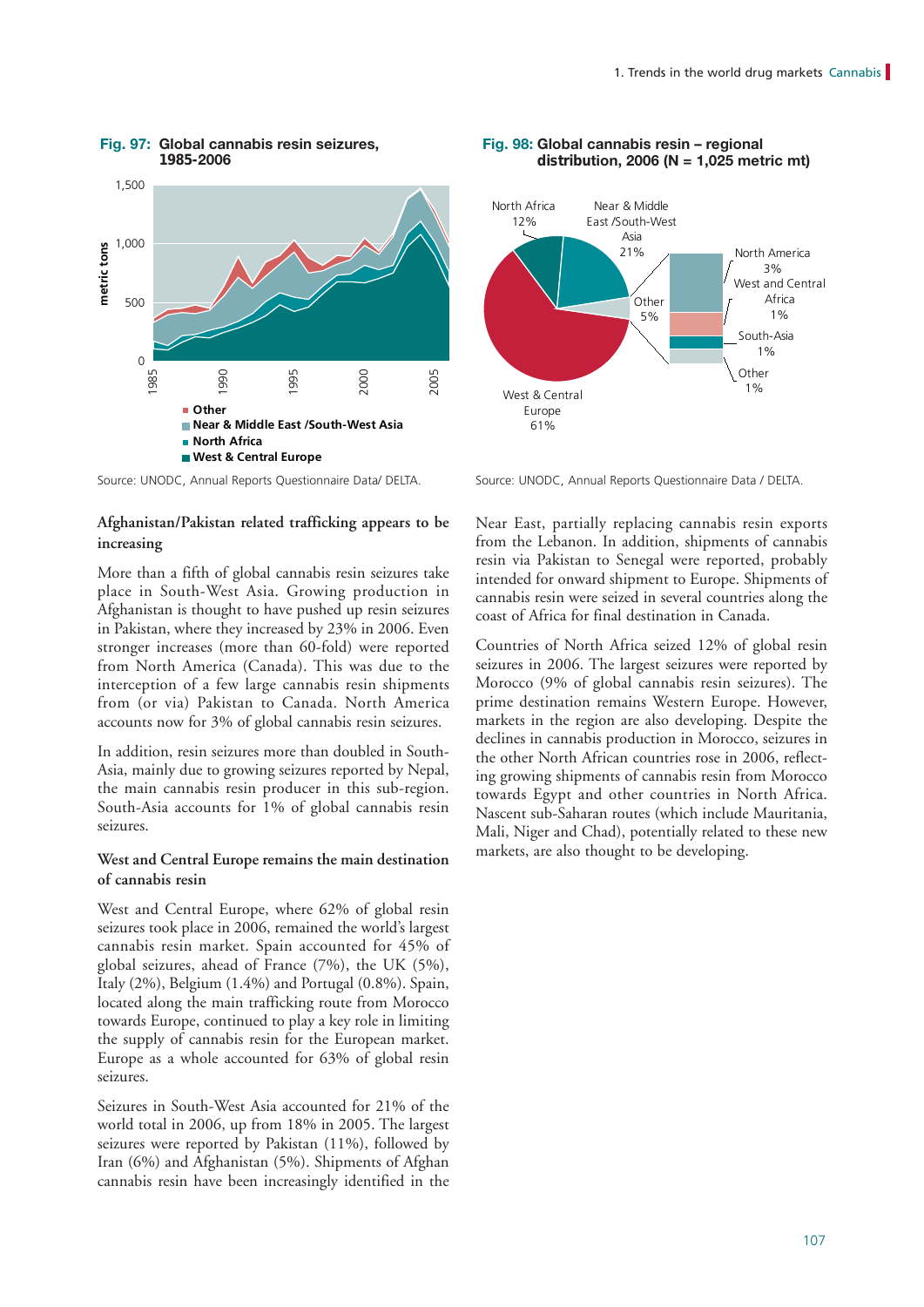





(a) Data refer to 2005 England and Wales only.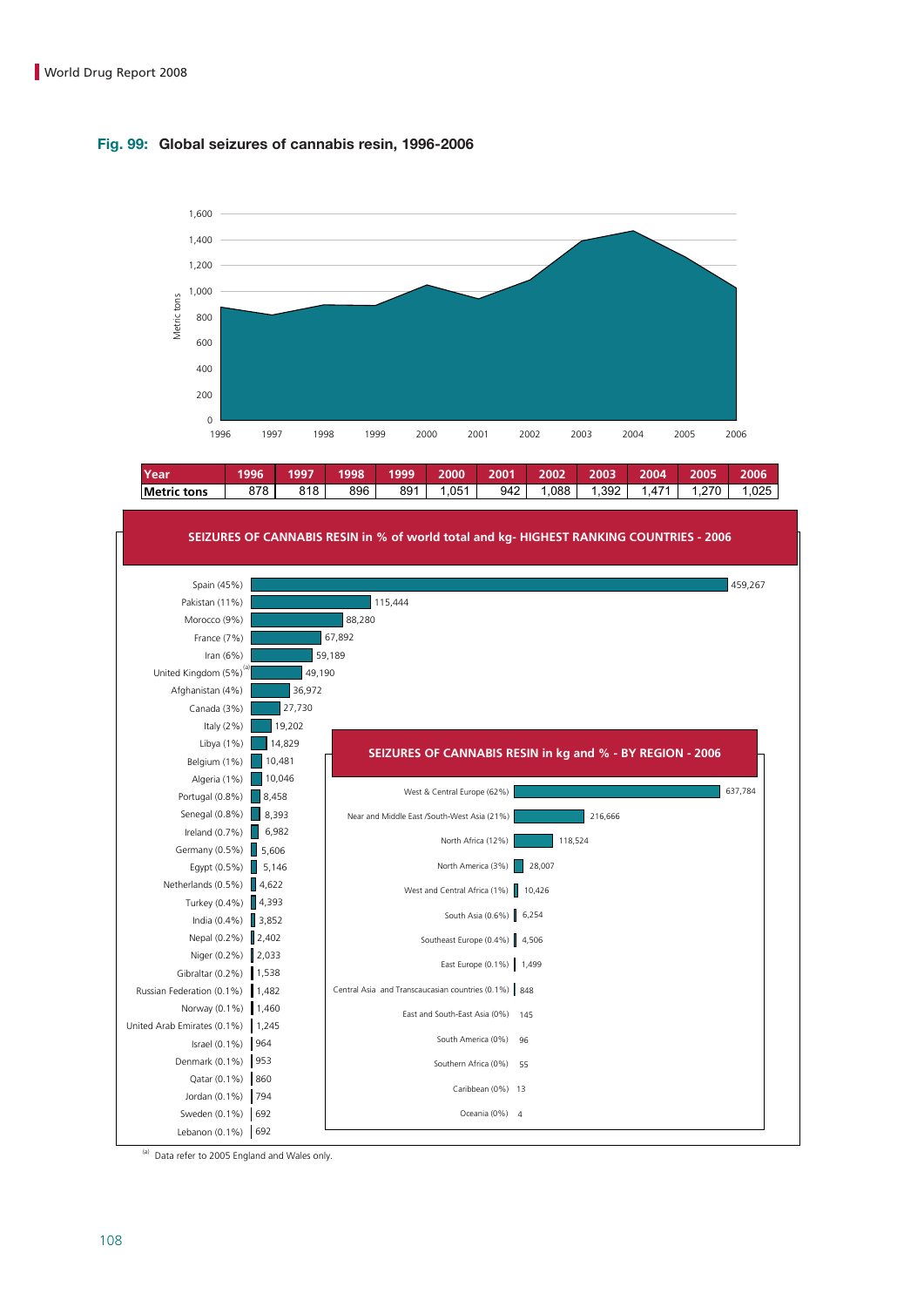#### **Fig. 100: Global seizures of cannabis rezin, 1995-2005**



#### **CANNABIS RESIN INTERCEPTED - WORLD: 1996 - 2006 CANNABIS RESIN INTERCEPTED - ASIA: 1996 - 2006**



**CANNABIS RESIN INTERCEPTED - AMERICAS: 1996 - 2006 CANNABIS RESIN INTERCEPTED - EUROPE: 1996 - 2006**







**CANNABIS RESIN INTERCEPTED - AFRICA: 1996 - 2006 CANNABIS RESIN INTERCEPTED - OCEANIA: 1996 - 2006**



1996 1997 1998 1999 2000 2001 2002 2003 2004 2005 2006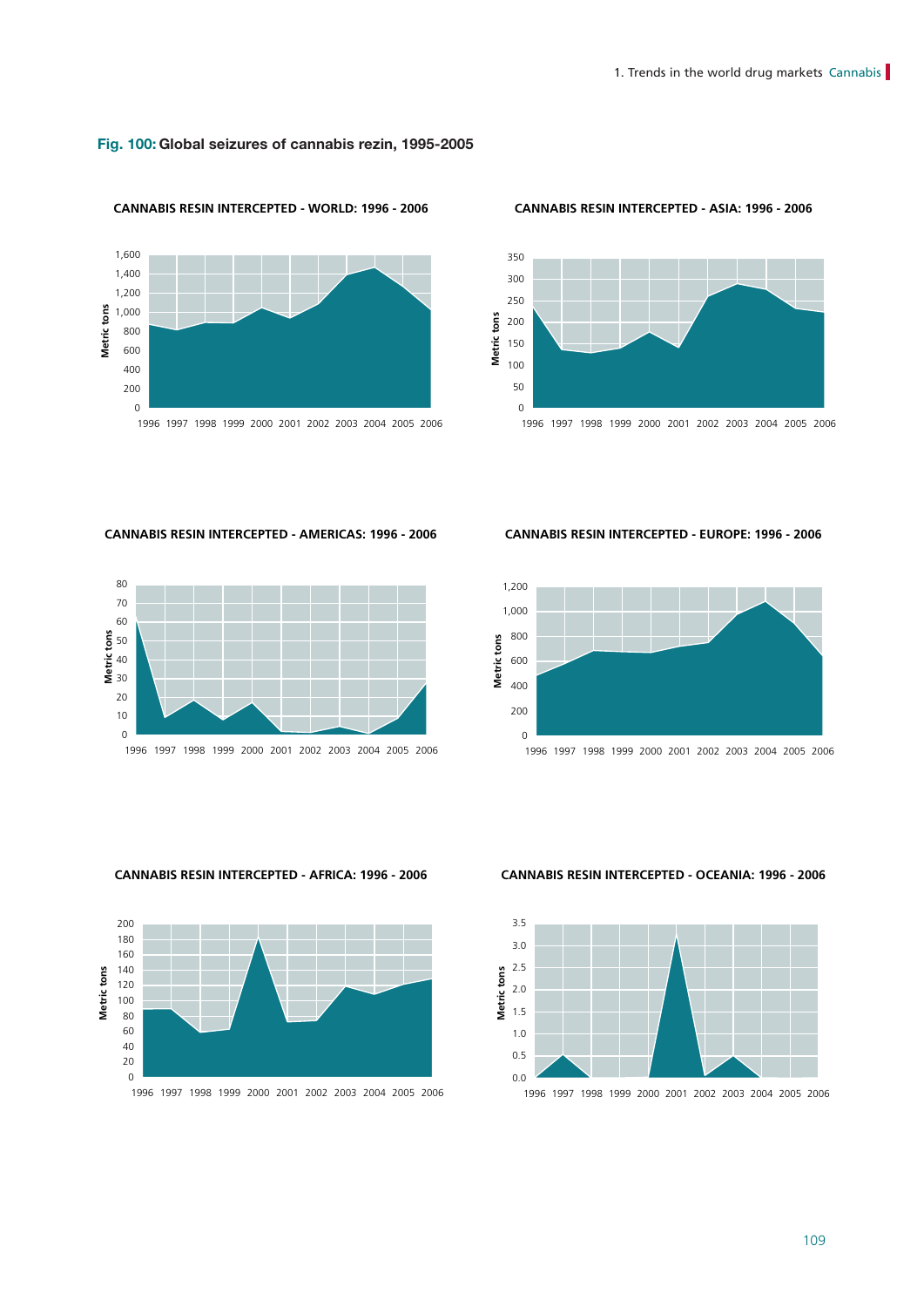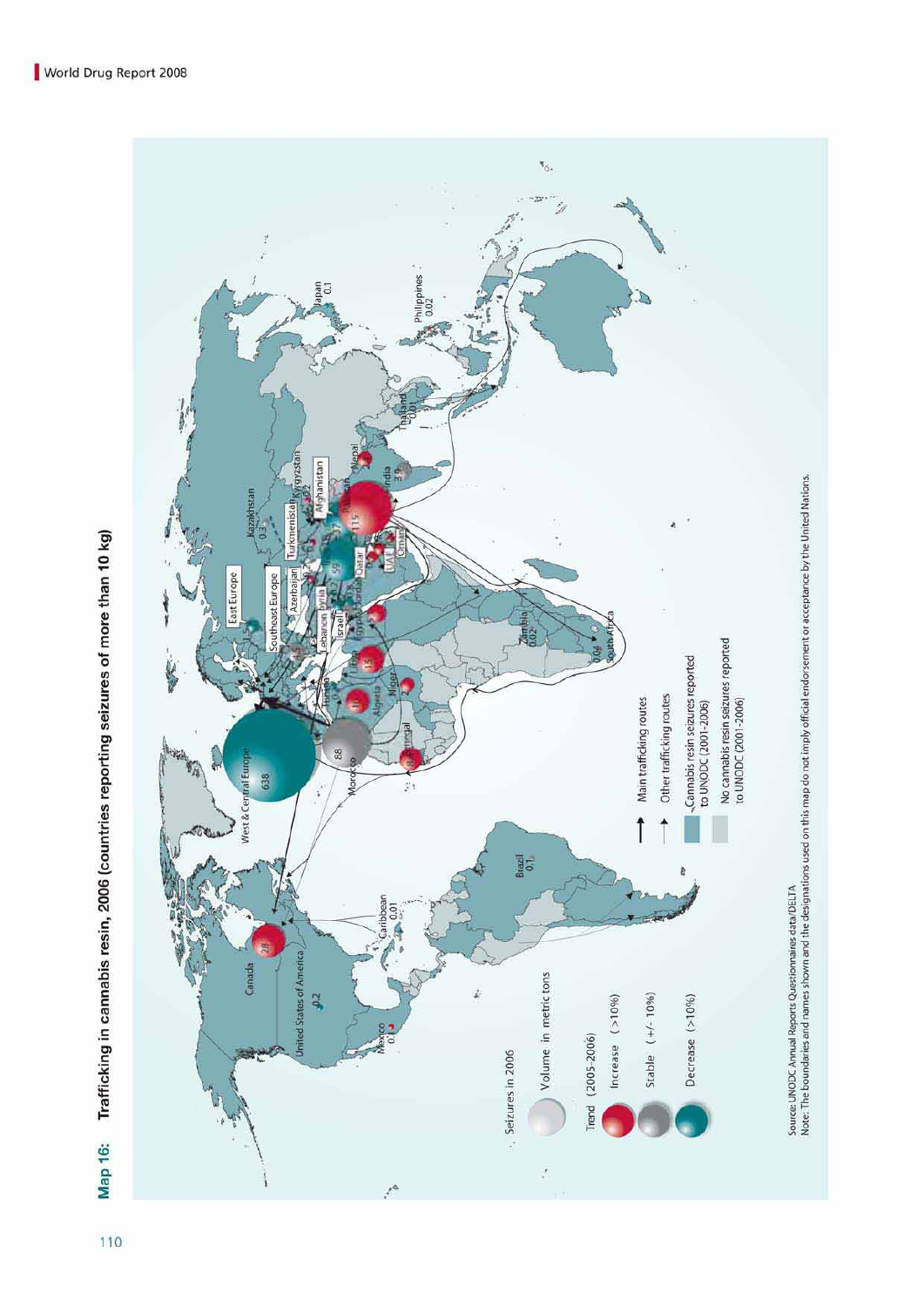## 1.4.4 Consumption

## Though the number of cannabis users increases, global cannabis prevalence rates remain stable

Cannabis is the most commonly used drug in the world. In 2006, UNODC estimates that 166 million people, or 3.9 percent of the global population age 15-64, used cannabis. The total number of cannabis users has increased steadily over the 1997/98 to 2006/07 period. However, the stability of the prevalence rate suggests that the number of cannabis users has not outpaced overall population growth, or growth in the number of non-cannabis users, during the same period.

The prevalence rates are highest in the Oceania region (14.5% of the population age 15-64), followed by North America (10.5%) and Africa (8%) The highest rates in Africa are found among the countries of West and Central Africa (12.6%) and the countries of southern Africa (8.4%). The average prevalence rate in West and Central Europe amounted to 6.9%.

Asia has the lowest prevalence rate (2% on average), reflecting the low levels of cannabis use reported from East and South-East Asia (0.9%). An average prevalence rate of 3.2% is estimated for South Asia; 3.6% for the Near and Middle East and 4.2% for Central Asia.

As compared to the estimates provided in the *World Drug Report 2007*, cannabis use declined in the Oceania region, in West & Central Europe and in North America. Use increased in South America (Non-NAFTA countries), Africa and Asia.

Although Asia has the lowest prevalence rate, UNODC estimates suggest that Asia contains the greatest number of cannabis users (some 51 million), almost a third of the estimated total, ahead of Africa (42 million) and the Americas (41 million) which account for a about a quarter each of the total number of cannabis users. Europe, with about 29 million users, accounts for less than a fifth of global cannabis use and the Oceania region for about 2%.



**Fig. 101: Global cannabis use, 1997/98 – 2006/07**

Sources: UNODC, Annual Reports Questionnaire Data, UNODC Field Offices, UNODC's Drug Abuse Information Network for Asia and the Pacific (DAINAP), UNODC, Global Assessment Programme on Drug Abuse (GAP), Govt. reports, EMCDDA, CICAD, HONLEA reports, local studies, UNODC estimates.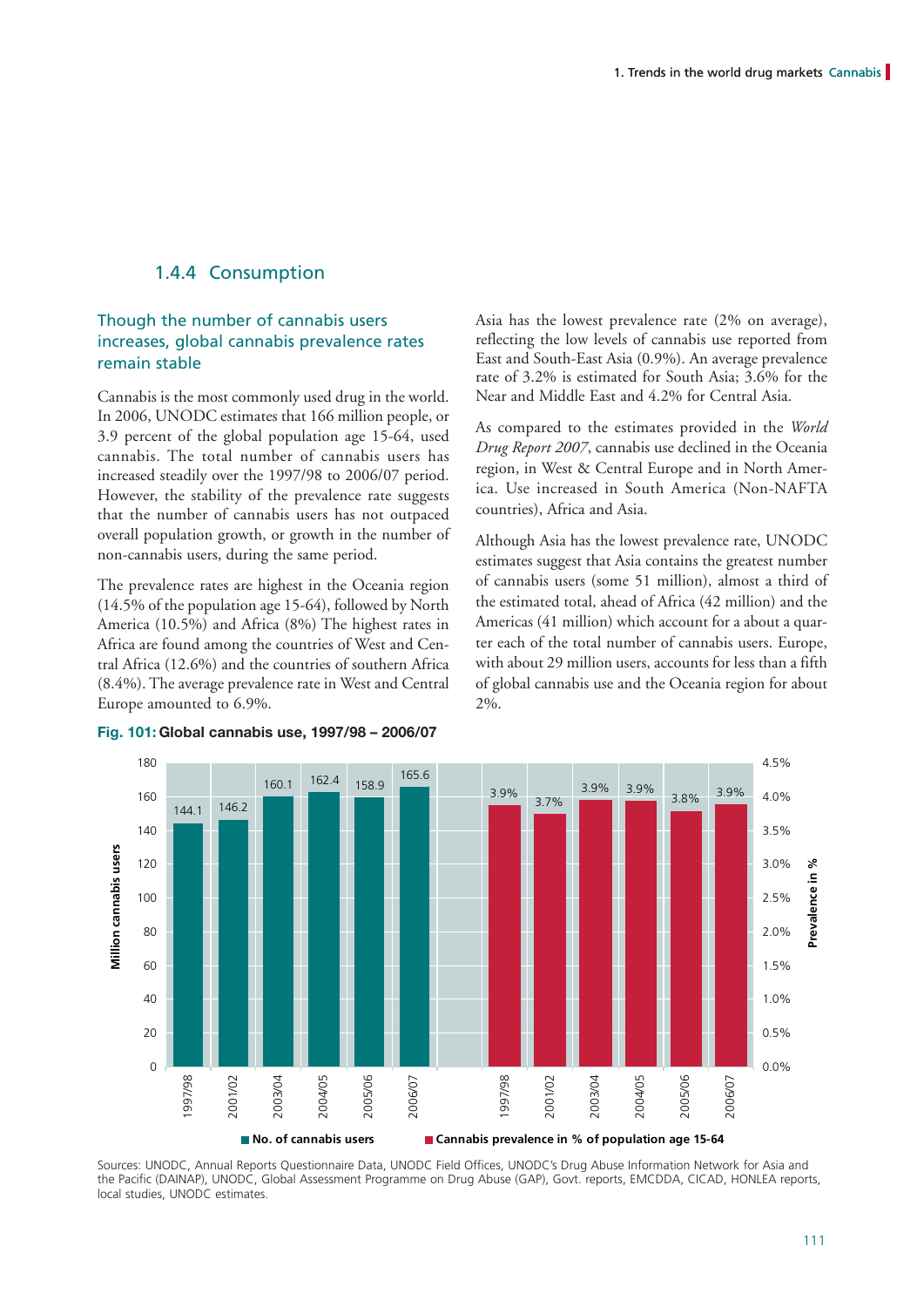

### **Fig. 102: Cannabis prevalence rates per region, 2005/06 and 2006/07**

Sources: UNODC, Annual Reports Questionnaire Data, UNODC Field Offices, UNODC's Drug Abuse Information Network for Asia and the Pacific (DAINAP), UNODC, Global Assessment Programme on Drug Abuse (GAP), Govt. reports, EMCDDA, CICAD, HONLEA reports, local studies, UNODC

#### **Fig. 103: Cannabis consumption in 2006 – regional breakdown (N = 165.6 million)**



Sources: UNODC, Annual Reports Questionnaire Data, UNODC Field Offices, UNODC's Drug Abuse Information Network for Asia and the Pacific (DAINAP), UNODC, Global Assessment Programme on Drug Abuse (GAP), Govt. reports, EMCDDA, CICAD, HONLEA reports, local studies, UNODC estimates.

## **Table 9: Annual prevalence of cannabis use, 2006 or latest year available**

|                             | No. of users | in % of population<br><b>15-64 years</b> |
|-----------------------------|--------------|------------------------------------------|
| <b>EUROPE</b>               | 29,200,000   | 5.3                                      |
| West & Central Europe       | 22,100,000   | 6.9                                      |
| South-East Europe           | 1,700,000    | 2.0                                      |
| Eastern Europe              | 5,400,000    | 3.7                                      |
| <b>AMERICAS</b>             | 40,500,000   | 6.9                                      |
| North America ("NAFTA")     | 30,600,000   | 10.5                                     |
| South America ("Non-NAFTA") | 9,900,000    | 3.4                                      |
| <b>ASIA</b>                 | 51,100,000   | 2.0                                      |
| <b>OCEANIA</b>              | 3,200,000    | 14.5                                     |
| <b>AFRICA</b>               | 41,600,000   | 8.0                                      |
| <b>GLOBAL</b>               | 165,600,000  | 3.9                                      |

Above global average



Below global average



Around global average

Sources: UNODC, Annual Reports Questionnaire Data, UNODC Field Offices, UNODC's Drug Abuse Information Network for Asia and the Pacific (DAINAP), UNODC, Global Assessment Programme on Drug Abuse (GAP), Govt. reports, EMCDDA, CICAD, HONLEA reports, local studies, UNODC estimates.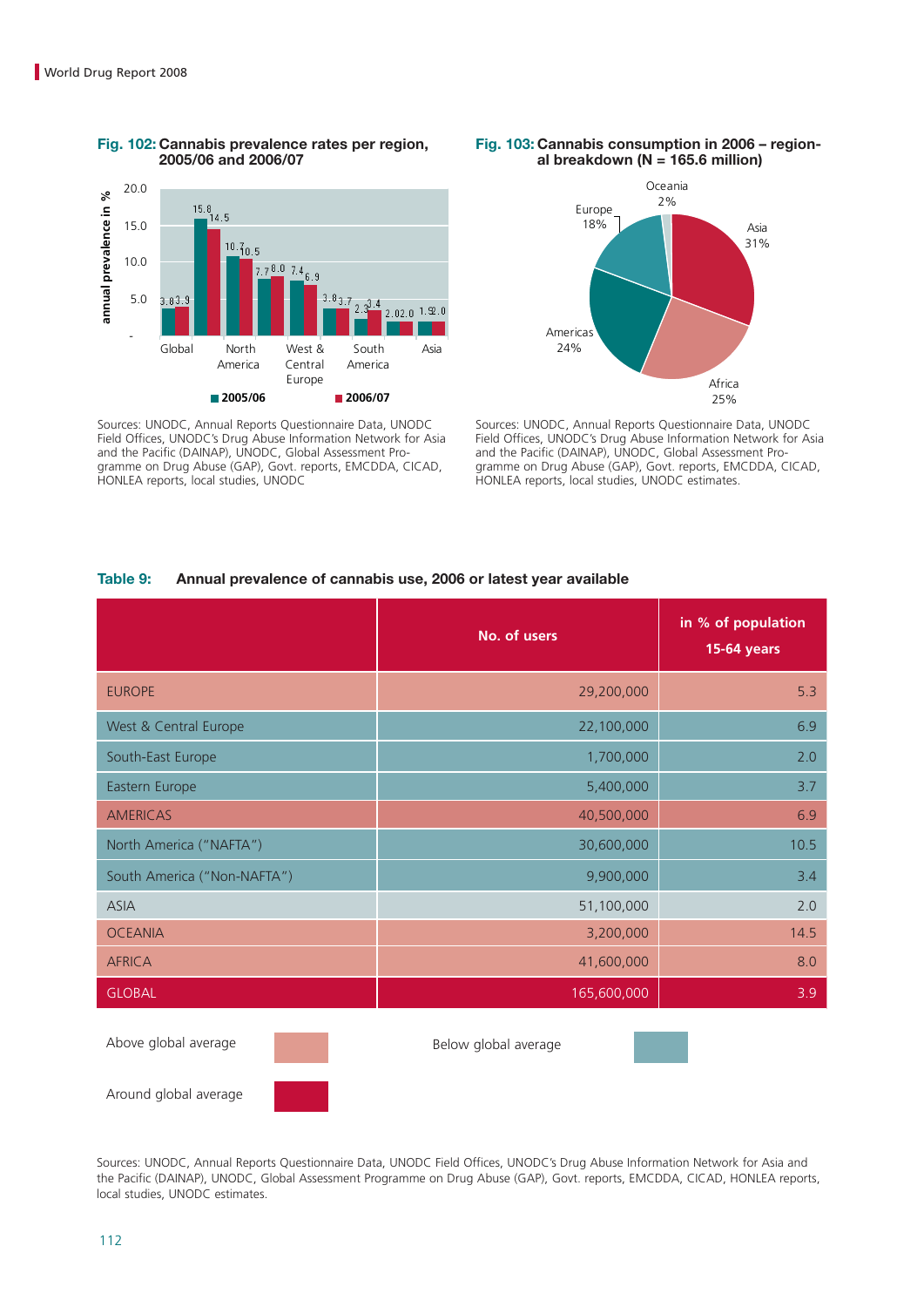

#### **Fig. 104: Cannabis use trends as perceived by experts: regional contribution to global change, 1992-2006**

Sources: UNODC, Annual Reports Questionnaire Data, UNODC Field Offices, UNODC's Drug Abuse Information Network for Asia and the Pacific (DAINAP), UNODC, Global Assessment Programme on Drug Abuse (GAP), Govt. reports, EMCDDA, CICAD, HONLEA reports, local studies, UNODC estimates

### **Analysis of expert perceptions indicates the same trend**

An assessment of expert perceptions provided by States Members through the ARQ reports suggests that the total number of cannabis users continued to increase in 2006. The regional breakdown of expert opinions suggests that cannabis use increased strongly in the 1990s across most regions except Asia. Over the last few years, experts perceive cannabis use as stabilizing or falling slightly in the industrialized countries of North America, West and Central Europe and the Oceania region. Experts perceive cannabis use continuing to rise in many developing countries of Africa, South America and Asia.

#### **Cannabis use stabilizing/declining in North America**

In 2006/07 cannabis use stabilized in North America as compared to year earlier, but the mid-term trend shows a declining rate of growth. Between 1997 and 2007, cannabis use in the USA declined by 27% among 8th-12th graders, and by 18% among 12th graders. As compared to its peak in 1979, annual prevalence among 12th graders showed a large decline (38%). A significant decline in cannabis use was also reported among highschool students in Ontario, Canada, between 2003 and 2007 (-21%). Between 2005 and 2007 cannabis use remained basically unchanged.

The prevalence of cannabis use also stabilized among the general population in the USA (10.3% in 2006). Over the 2002-2006 period, data show a small decline (from 11% to 10.3%). Cannabis use has fallen substantially over the last three decades in the United States.



**Fig. 105: Annual prevalence among high-school** 

Sources: NIDA, *Monitoring the Future, 2007* and CAMH, *Ontario Drug Use Survey* 2007.



#### **Fig. 106: USA: cannabis use among the general population, age 12 and above, 1979-2006**

Sources: SAMHSA, *2006 National Survey on Drug Use & Health*  and previous years (1994, 1998 and 2001). Note: methodological changes in the household surveys may make affect the accuracy of direct comparisons, however, broad statements about trends are likely possible.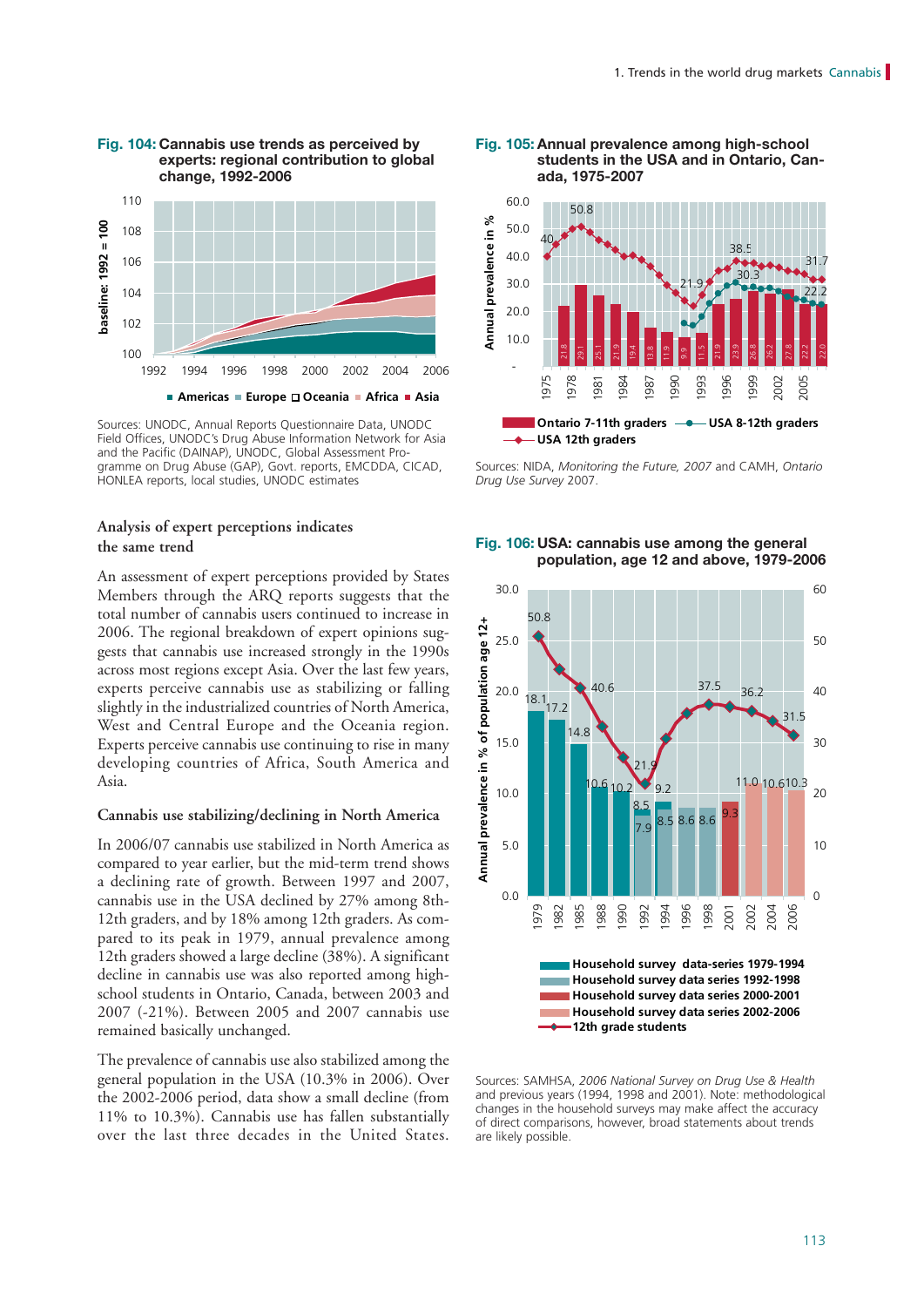

#### **Fig. 107: Cannabis use trends as perceived by experts in Latin America and Caribbean region 1992-2006**

Sources: UNODC, Annual Reports Questionnaire Data, UNODC Field Offices, UNODC, Global Assessment Programme on Drug Abuse (GAP), Govt. reports, CICAD, HONLEA reports, local studies, UNODC estimates.

#### **Use increases in Latin America**

Increases in cannabis use continue to be reported from countries in Latin America. Expert perceptions gathered for the ARQ's in nine countries of Latin America and the Caribbean reported cannabis use increasing in 2006 (up from seven countries in 2005 and five countries in 2003). Stable trends were recorded for 11 countries. Perceptions of increase for the year 2006 were reported from Argentina, Uruguay, Paraguay, Peru, Venezuela, Jamaica, the Dominican Republic, Honduras and Mexico.

The most significant increase in 2005 was reported from the continent's largest country, Brazil, reflecting a rising availability of cannabis products from neighbouring Paraguay. The annual prevalence of cannabis use has more than doubled in Brazil, from 1% in 2001 to 2.6% in 2005.1

A new household survey conducted in Argentina showed an even stronger increase in the annual prevalence rate of cannabis use, rising from 1.9% of the population age 16-64 in 2004 to 6.9% of the population age 12-64 in 2006 - reversing a previous downward trend. Cannabis use in Argentina now takes place at levels similar to those reported in West and Central Europe. Most of the cannabis consumed in Argentina is reported to originate in neighbouring Paraguay, where cannabis production is expanding.

Uruguay has also experienced an increase of use. Following rather modest growth in the 1990s, the annual

#### **Fig. 108: Cannabis use in Argentina among the population age 12-65, 1999-2006**



Sources: SEDRONAR, *Estudio Nacional en Población General sobre Consumo de Sustancias Psicoactivas 2006*, Buenos Aires 2007 and previous years.

prevalence of cannabis use quadrupled among the population age 15-65, from 1.3% in 2001 to 5.3% in 2007.

#### **Use also rising in Africa, though at a slower pace**

Over the 1998-2006 period, the cannabis use trend for Africa increased more strongly than the trend at the global level. However, the expansion of cannabis use in Africa may be losing its momentum. A total of 12 countries reported rising levels of cannabis use in 2006, 9 countries perceived the situation to have stabilized and 2 reported a decline. In 2005 and 2004, 16 countries 18 countries, respectively, reported increases in use.



**Fig. 109: Cannabis use in Uruguay among the population age 15-65, 1994-2007**

Sources: Observatorio Uruguay de Drogas (OUD), *Encuesta Nacional en Hogares sobre Consumo de Drogas 2007* and Secretaria Nacional de Drogas y Junta Nacional de Drogas, *Encuesta Nacional de Prevalencia del Consumo de Drogas 2001*.

<sup>1</sup> CEBRID, Il Levantamento Domiciliar sobre o Uso de Drogas Psicotrópicas no Basil: Estudo Envolvendo as 108 Maiores Cidades do Pais, 2005, Sao Paolo 2006 and CEBRID, Il Levantamento Domiciliar sobre o Use de Drogas Psicotrópicas no Basil: Estudo Envolvendo as 107 Maiores Cidades do País, Sao Paolo 2002.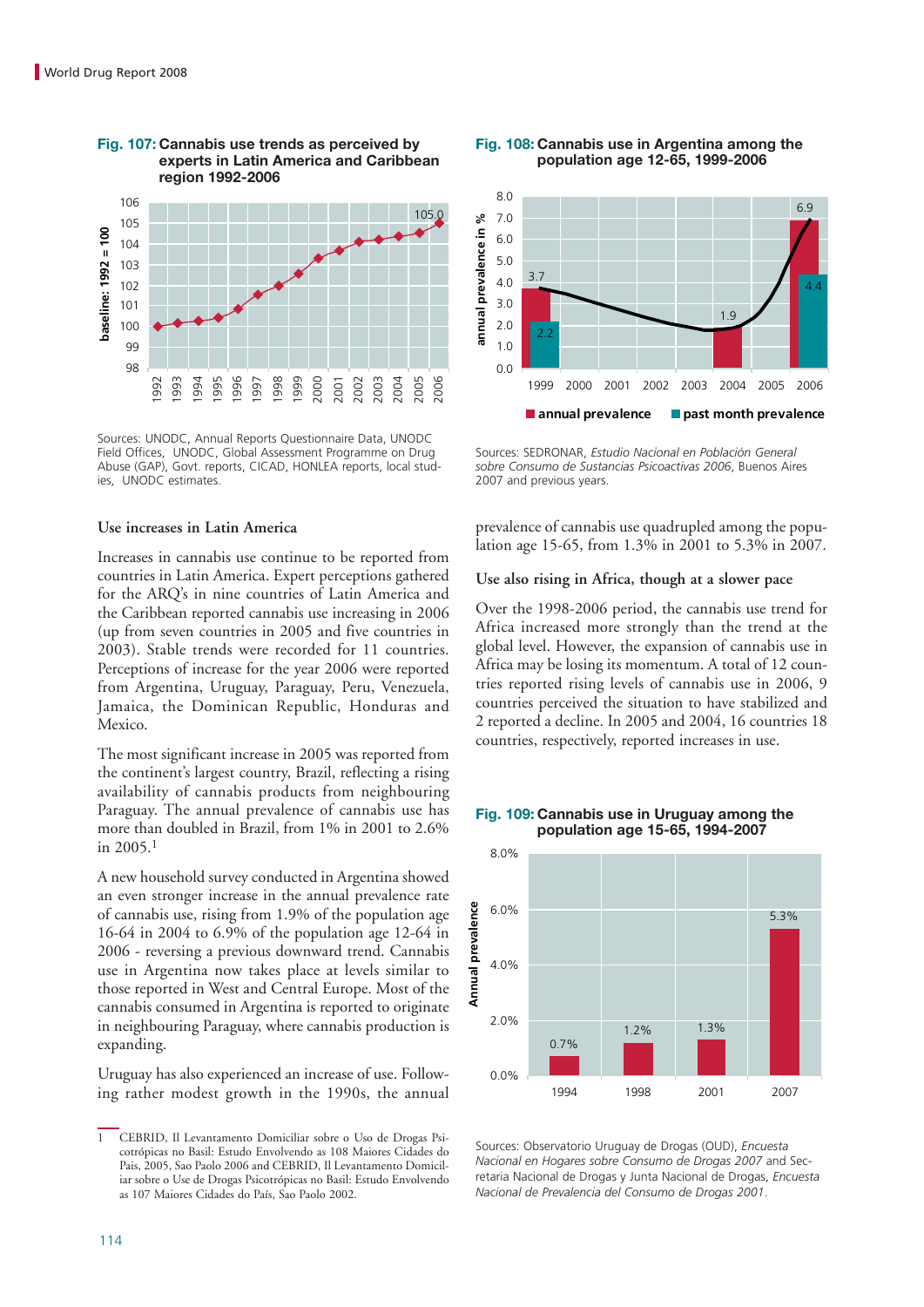

**Fig. 110: Cannabis use trends as perceived by experts in Africa, 1992-2006**

Sources: UNODC, Annual Reports Questionnaire Data, UNODC Field Offices, UNODC's Drug Abuse Information Network for Asia and the Pacific (DAINAP), UNODC, Global Assessment Programme on Drug Abuse (GAP), Govt. reports, EMCDDA, CICAD, HONLEA reports, local studies, UNODC estimates.

### **Cannabis use in major markets of Western Europe shows a stabilization or decline**

Experts in the majority of countries in West and Central Europe (16) perceived cannabis use levels to have stabilized in 2006 (up from 14 in 2005 and 12 in 2004). Eleven countries reported an increase in cannabis use. More recent data suggests that in several of the main cannabis markets of West and Central Europe, consumption of cannabis started to decline. It is possible that there is an increase in risk-awareness associated with cannabis use in some of these countries and that this, combined with an improvement or increase in prevention activities, is leading to a stabilization. While the effect of this is difficult to gauge, there has been some media focus on the rising potency of cannabis in Western Europe and its health consequences.

Lower availability of cannabis exports due to the downturn in production in Morocco could also have had a positive impact. The best example here is Spain, located on the main trafficking route between Morocco and the rest of Europe. Following years of increase, household survey data for Spain indicated a stabilization of the cannabis market over the 2003-2005 period. Spain reported annual prevalence rates among the general population age 15-64 of 11.3% and 11.2% in 2003 and 2005 respectively. Subsequent surveys done amongst highschool students (age 14-18), found an 18 % decline of cannabis use over the 2004-2006 period. Cannabis use among students is now back to the levels recorded at the beginning of the new millennium.

Data for France also show a stabilization of cannabis use, where annual prevalence of cannabis use fell from 9.8% in 2002 to 8.6% in 2005. Cannabis use in France is almost back to the levels reported at the beginning of the

**Fig. 111: Spain: annual prevalence of cannabis use, 1994-2006** 



Sources: Ministerio de Sanidad y Consumo, Secretaría, General de Sanidad, Delegación del Gobierno para el Plan Nacional sobre Drogas, Informe de la Encuesta Estatal sobre Uso de Drogas en Estudiantes de Enseñanzas Secundarias, 2006-2007, EMCDDA Statistical Bulletin and UNODC, Annual Reports Questionnaire Data.

new millennium. The decline in cannabis consumption paralleled a growing risk perception of the potential dangers associated with cannabis use.<sup>2</sup>

Cannabis use continues declining in the United Kingdom. Cannabis use fell among the general population in England and Wales from 10.9% in 2002/03 to 8.2% of the population age 16-59 in 2006/07 - a cumulative decline of almost 25%. Cannabis use among those 16-24 year olds fell from 28.2% in 1998 to 20.9% in 2006/07, equivalent to a decline of 26%. The decline in youth use began shortly after 1998, as the UK drug prevention

**Fig. 112: France: annual prevalence of cannabis use among the general population (age 15-64),1992-2005**



Source: EMCDDA, Statistical Bulletin and UNODC, Annual Reports Questionnaire Data

<sup>2</sup> A study done by Eurobarometer in France suggested that the perception that occasional use of cannabis was harmless fell among those 15-24 year olds between 2002 and 2004 from 48% to 30%, which was the strongest such change across Europe. (European Commission, Eurobarometer, *Young people and drugs*, Brussels, June 2004).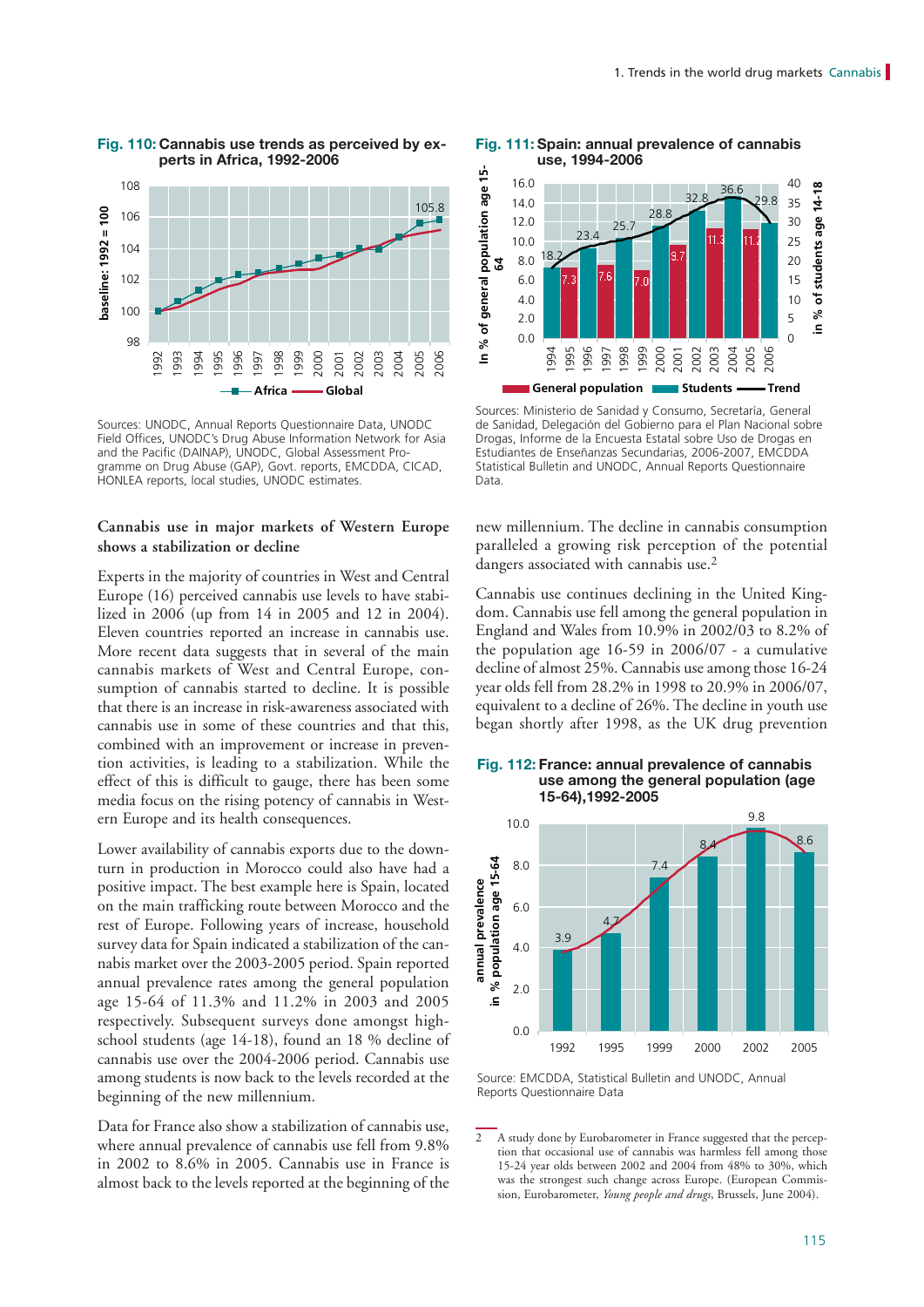

#### **Fig. 113: England & Wales: THC level of cannabis, 1995-2007/08**

\* herbal cannabis data for 1995 and 1996 refer to imported cannabis only; \*\* Sinsemilla data shown for 2005 refer to the median results of samples selected over the 2004/05 period (14%); the median potency for sinsemilla for 2007/08 amounted to 15%.

Sources: EMCDDA, An overview of cannabis potency in Europe, Lisbon 2004, EMCDDA, Statistical Bulletin on Drugs, 2004-2007, UK Focal Point on Drugs, 2007 National Report to the EMCDDA, David J. Potter, Peter Clark, and Marc B. Brown, "Potency of D9–THC and other Cannabinoids in Cannabis in England in 2005: Implications for Psychoactivity and Pharmacology", Journal of Forensic Science, January 2008, Vol. 53, No. 1, UK Home Office, Home Office Cannabis Potency Study 2008, London 2008.



**Fig. 114: England & Wales: annual prevalence of cannabis use, 1996-2007**

Source: UK Home Office, *British Crime Survey, 2006/07*, London 2007.

budget was expanded and a number of new prevention activities targeting youth became operational.

The decline of cannabis use in the UK has also occurred parallel to an increase in the potency of the drug. In 2008, the UK Government reclassified cannabis from a Schedule C to a Schedule B drug. This will take effect in 2009.

The average potency of cannabis herb in England and Wales doubled over the last decade, from approximately 8% in 1998 to 16% in 2007/08. Two factors were responsible for this:

shift away from traditional overseas cannabis herb imports from the Caribbean, West Africa and Asia to more potent European (mainly British or Dutch)

hydroponic cannabis grown from selected seed varieties and propagation of female plant cuttings. This material, also known in the UK as '*skunk'* or '*sinsem-* $\textit{illa}^3$ , consists mostly of the flowering tops of female plants and is easily distinguished from the traditionally imported material from overseas markets. In 2002 about half the cannabis herb in the UK was thought to have consisted of traditional imports and the other half of *skunk* or *sinsemilla*. By early 2008, the proportion of the more potent *sinsemilla* had increased to more than 90% of samples seized.4

<sup>3</sup> The term *sinsemilla* refers to female plant cuttings. It does not necessarily have to be grown indoors.

<sup>4</sup> The results are based on 2,921 samples submitted in early 2008 by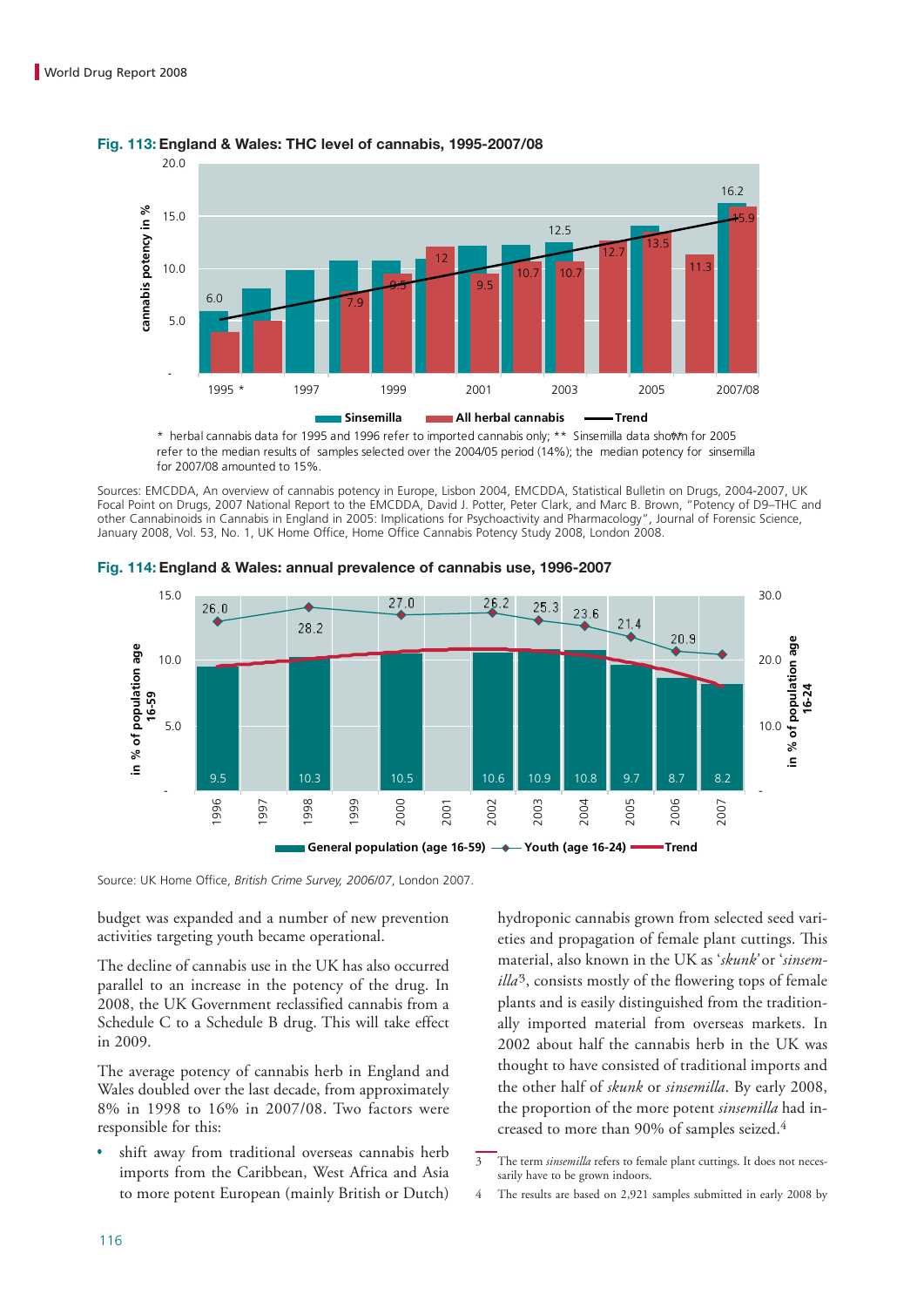

**Fig. 115: Germany: annual prevalence of cannabis use, 1990-2006**

**Fig. 116: Cannabis use trends as perceived by experts in Asia, 1992-2006**



Sources: German Ministry of Health, EMCDDA, Institute for Therapy Research (IFT) and UNODC, Annual Reports Questionnaire Data. ( General population estimate for 1990 extrapolated from 18-39 age group)

The THC content of *sinsemilla* found on the UK market increased by about 50% between 1998 and 2007/08 and more than doubled between 1995 and 2007/08. (from 6% to 16.2%: range 4.1 to 46%). The potency of 'imported cannabis herb' increased from around 4% in 1995 to 8.4% in 2007/08: range 0.3 to 22%.

Contributing to increased average potency is the fact that there have been shifts away from cannabis resin to cannabis herb. While cannabis resin used to be more potent than cannabis herb, it is now, at 5.9% in 2007/08 (range 1.3 to 27.8%) much lower than the 16% average cannabis herb potency. There are no indications of an increase in the THC content of cannabis resin. Cannabis resin accounted for 70% of the UK cannabis market in 2002 and has declined, probably due to the declines in resin production in Morocco, to 16% in 2007/08. In parallel, the *sinsemilla* share in the UK cannabis market rose from 15% in 2002 to 55% in 2004/05 and 81% in 2007/08, according to the latest UK home office study.5

Data for Germany also show a decline in cannabis consumption. A recently released study on drug use in Germany indicates a strong decline (-30%) in cannabis use amongst the general population age 18 – 59 between 2003 and 2006. The prevalence rate of cannabis con-

Sources: UNODC, Annual Reports Questionnaire Data, UNODC Field Offices, UNODC's Drug Abuse Information Network for Asia and the Pacific (DAINAP), UNODC, Global Assessment Programme on Drug Abuse (GAP), Govt. reports, EMCDDA, CICAD, HONLEA reports, local studies, UNODC estimates.

sumption fell from 6.8% in 2003 to 4.7% in 2006. In parallel, the availability of cannabis appears to have deteriorated6. The decline in cannabis use is also reflected in cannabis related consumption offences which declined by 16% between 2004 and 2006. Offences related to the import of large quantities of cannabis fell by 50% between 2002 and 2006.7 Police data suggest that the downward trend in cannabis consumption also continued in 2007. The number of cannabis herb related seizures fell by 7% and those related to cannabis resin fell by a further 17%. Police data suggest that cannabis use is particularly declining for cannabis resin, less so cannabis herb which is increasingly being produced domestically8.

Most of the stabilization or decline in use rates in Europe was observed in larger cannabis markets. However, there has been also a stabilization among the Nordic countries, including in countries where prevalence rates are still low. Cannabis use did not grow significantly in Finland, Norway, Denmark or Iceland.

In Sweden, the results of one survey, officially reported to UNODC, suggested an annual prevalence rate of cannabis use of 3.1% in 2006 among the general population aged 16 – 64. However, ongoing monitoring of

twenty-three Police Forces in England and Wales, who were requested to submit samples confiscated from street-level users. UK Home Office, *Home Office Cannabis Potency Study 2008*, London 2008.

<sup>5</sup> UK Home Office, *Home Office Cannabis Potency Study 2008*, London 2008.

<sup>6</sup> Cannabis resin prices increased by 7% at the retail level (on a year earlier) and cannabis herb prices rose by 14% in 2006DBDD, 2007 National Report to the EMCDDA by the REITOX National Focal Point Germany.

<sup>7</sup> Bundeskriminalamt, *Bundeslagebild Rauschgift*, *2006 Tabellenanhang,* Wiesbaden 2007.

<sup>8</sup> Bundeskriminalamt, *Rauschgift, Jahreskurzlage 2007*, Wiesbaden 2008.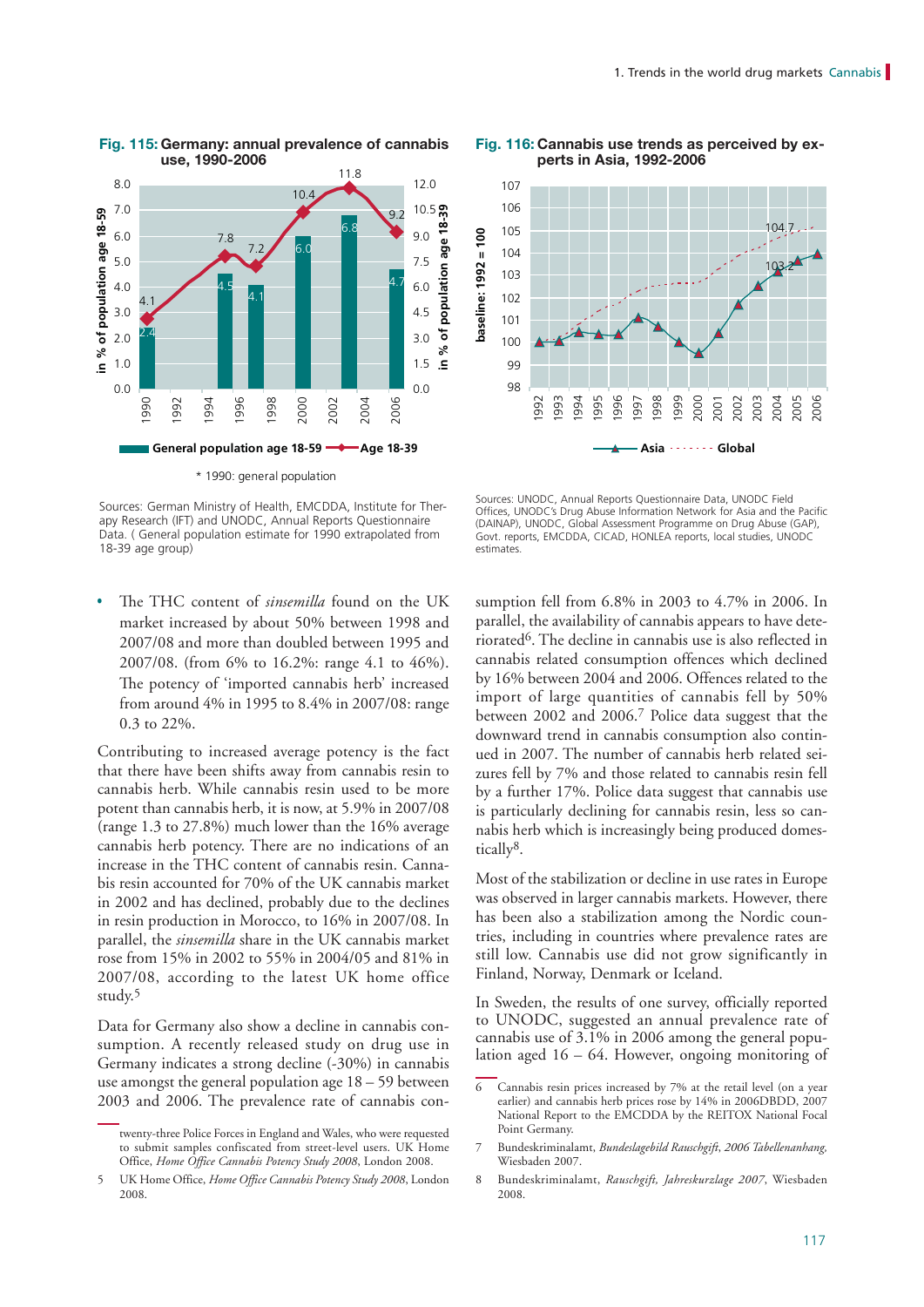



\* data for 2004 refer to age group 18-64. Sources: Statens Folkhälsoinstitut, *Den nationella folkhälsoenkäten Hälsa på lika villkor,* Östersund, 2007 and previous years and EMCDDA, *Statistical Bulletin 2007*.

cannabis use by the Swedish National Institute of Public Health (Statens Folkhälsoinstitut), using the same methodology and the same survey instrument over time, found that cannabis consumption remained stable in 2006 at 2%. For 2007, the survey prepared by the Statens Folkhälsoinstitut reported that cannabis use fell to 1.5% of the population age 16-64. If this is compared to the peak rate of 2.2% in 2004, it would be equivalent to a 30% decline in cannabis use over the 2004-2007 period. A decline in cannabis use was also observed amongst high-school students and military recruits in 2007.

Increasing use is being perceived by experts in several countries of central and eastern Europe. Cannabis use is reported to have increased in 2006 in Ukraine, Belarus, Poland, Slovakia and Hungary. In the Czech Republic, which has the highest prevalence rates of cannabis use of all the new EU countries, the market was reported to have stabilized. Cannabis use was also reported to have stabilized in Austria and Slovenia.

Stabilization of use was reported for most countries of South-East Europe, notably Croatia, Romania, Bulgaria and Turkey. Increases in 2006 were reported in Albania.

### **The overall prevalence of cannabis use is rising in Asia**

UNODC's cannabis trend indicator, weighted by the cannabis using population, showed clear upward trend for Asia for the year 2006. Using the year 2000 as a baseline, recent annual increases in Asia has been stronger than the increase at the global level. The number of Asian countries reporting cannabis consumption to have increased rose from 8 in 2005 to 10 in 2006. In parallel, the number of Asian countries reporting a decline in cannabis use fell from 10 to 7 in 2006. Seven Asian





Source: Australian Institute of Health and Welfare, *2007 National Drug StrategyHousehold Survey*, April 2008.

countries saw cannabis use stabilize in 2006.

#### **Overall prevalence rates fall again in Oceania**

The decrease in cannabis use in the Oceania region continued. In Australia, the annual prevalence of cannabis use fell almost 20%, to 9.1% of the population age 14 and above, between 2004 and 2007. The 2007 rate was close to 50% lower than the rate of use in 1998. The decline in cannabis use between 2004 and 2007 was strongest amongst the 14-19 year olds, amongst whom use fell by 28%, indicating that prevention activities in schools played an important role in lowering cannabis use. (School surveys seem to confirm this). There was a 20% decline in use in the 20 to 29 age group, a 24% decline in the 30 to 39 age group and 5% decline in the 40 to 49 age group.





Source: Centre for Social and Health Outcomes Research and Evaluation, *Trends in drug use in the population in New Zealand: Findings from national household drug surveying in 1998, 2001, 2003 and 2006*, Auckland 2007.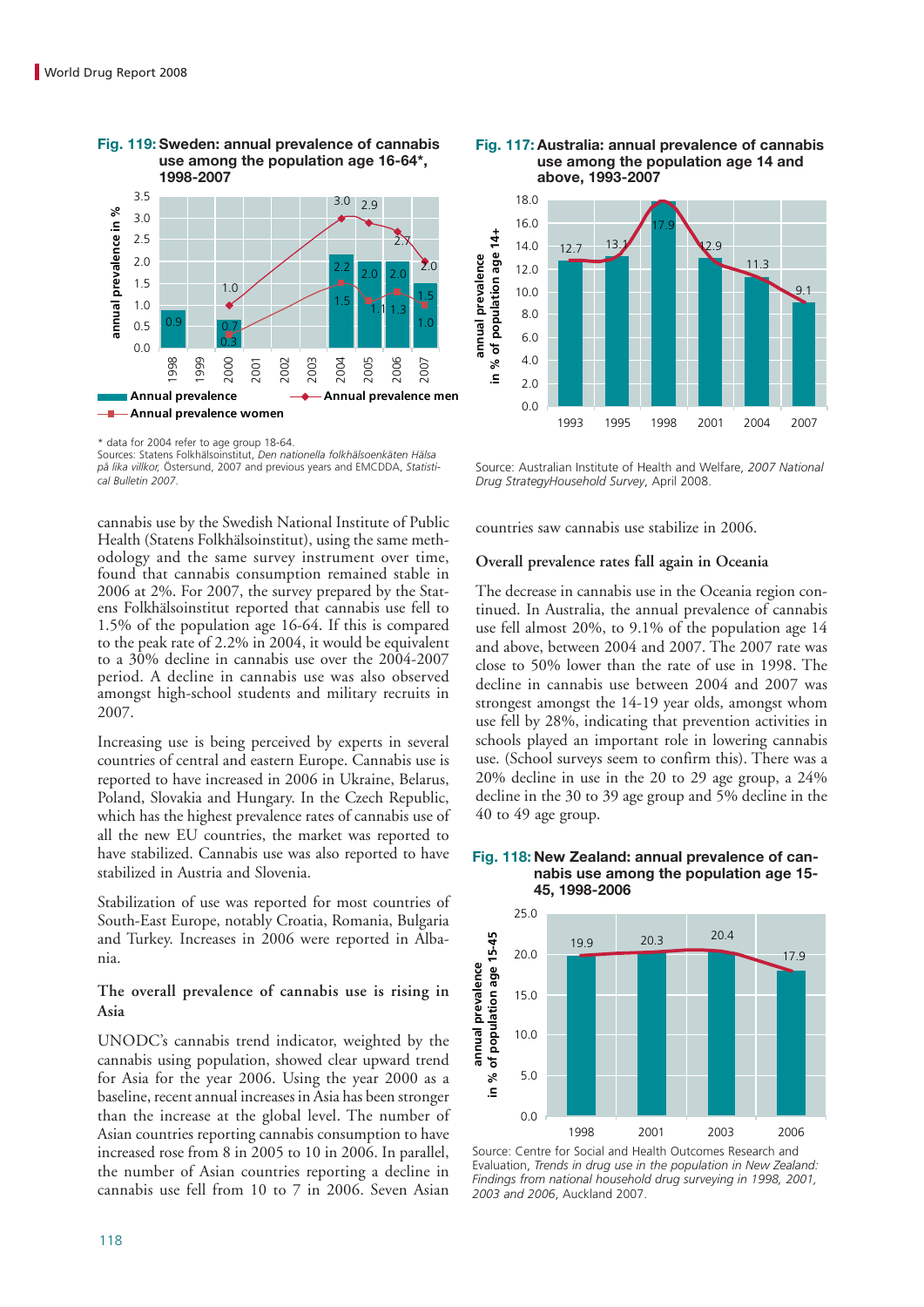The overall fall in cannabis use in Australia occurred in parallel to some decline in availability, although this could be unrelated to the reduction in use. The proportion of people who had been offered cannabis fell from 21% in 2004 to 17% in 2007.

The attitude towards cannabis use seems to be changing. Support for the legalization of cannabis fell from 27% in 2004 to 21% in 2007. In 2004 still 23.2% of Australians considered it to be 'acceptable' to regularly consume cannabis. This proportion declined to 6.6% in 2007. Support for higher penalties for cannabis traffickers rose from 58% in 2004 to 63% in 2007.

Household survey data from New Zealand also showed a decline of cannabis use in recent years. The annual prevalence of cannabis use fell 12% from 20.4% among the population age 15-45 in 2003 to 17.9% in 2007. The perceived availability of cannabis declined also declined.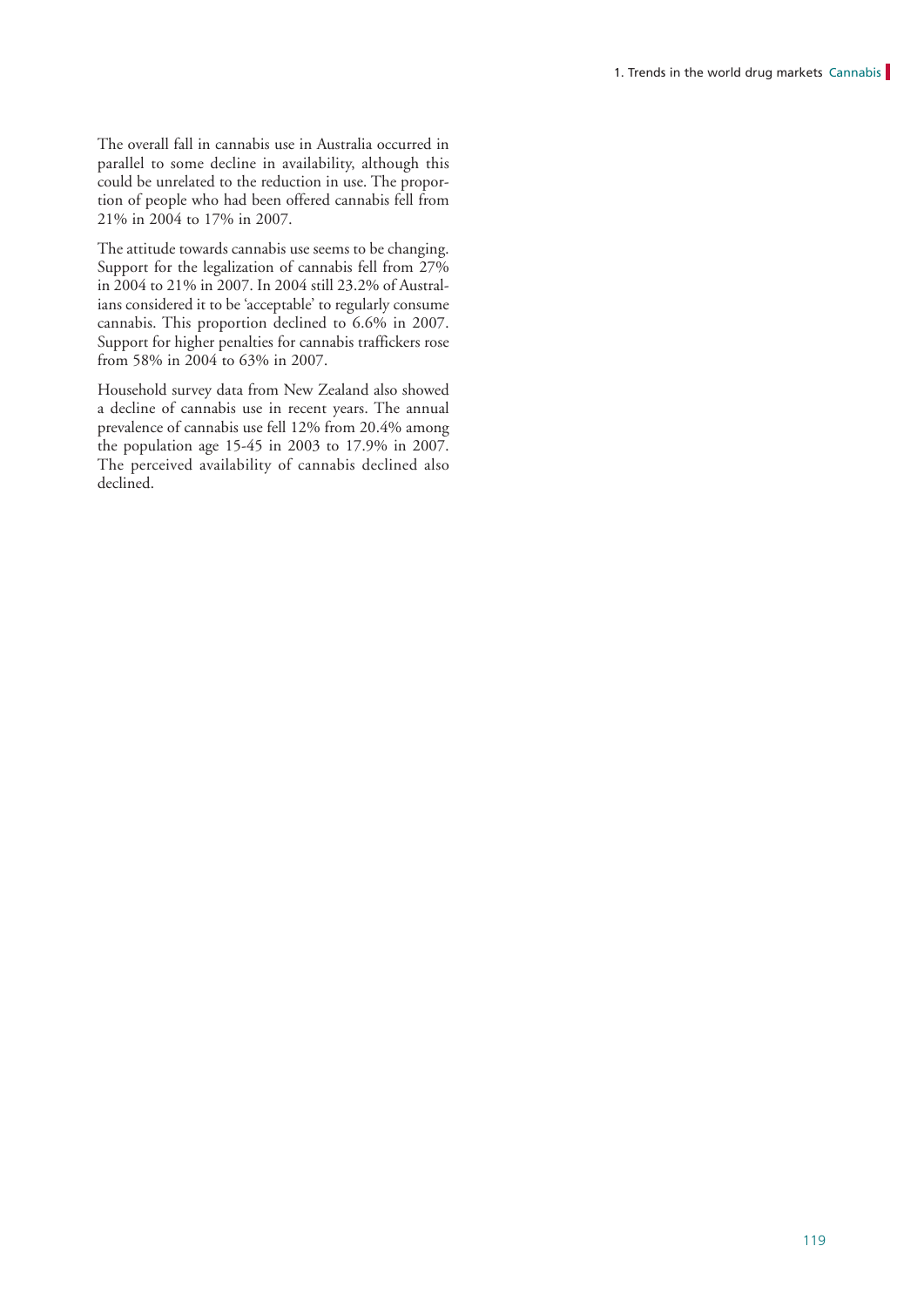







Source: UNODC Annual Reports Questionnaires data/DELTA; Government Reports, US Department of State; European Monitoring Centre for Drugs and Drug Addiction<br>(EMCDDA); Drug Abuse Information Network for Asia and the Pacific

Note: The boundaries and names shown and the designations used on this map do not imply official endorsement or acceptance by the United Nations.